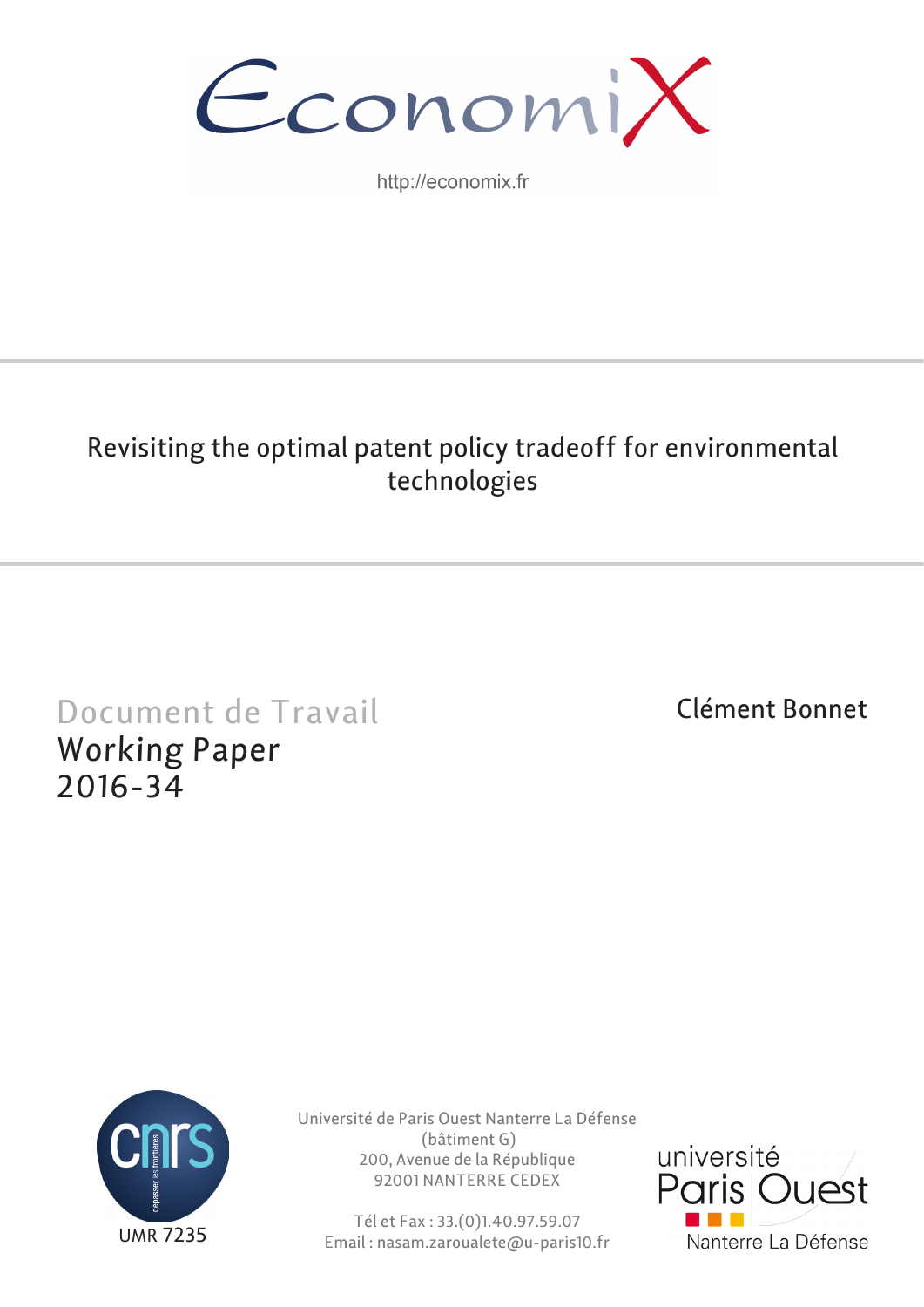## Revisiting the optimal patent policy tradeoff for environmental technologies

Clément Bonnet<sup>∗</sup> Université Paris Nanterre Climate Economics Chair

October 10, 2016

JEL codes: D62, D83, H23.

Keywords: environmental innovation, double externality, patent policy.

#### Abstract

The invention and the diffusion of environmental process of production and consumption goods are impeded by two market failures: the first on environment and the second on knowledge. The question arises whether the instruments aiming at correcting these market failures should be jointly designed or not. We investigate this question for a major instrument of support to innovation: the patent system. We demonstrate that a patent system and a discriminating environmental taxation that are jointly defined provide for a greater efficiency. We conclude that the two externalities interact with each other through the patent system.

#### 1 Introduction

Environmental technologies will be called to play a major role in the transition toward sustainable societies. A growing concern among economist asks whether or not environmental technologies should be supported through dedicated policies, in opposition to neutral policies that equally support all inventions independently of their environmental features (Rennings, 2000, [17]; Jaffe et al., 2005, [6]; Weyant, 2011, [18]; Nordhaus, 2011, [13]). In this paper we focus on a major instrument of support to innovation: the patent system. Our analysis explores the optimal patent system for environmental

<sup>∗</sup>I would like to thank two anonymous referees for providing helpful comments on early drafts. The views expressed in this article and any remaining errors are solely the responsibility of the author.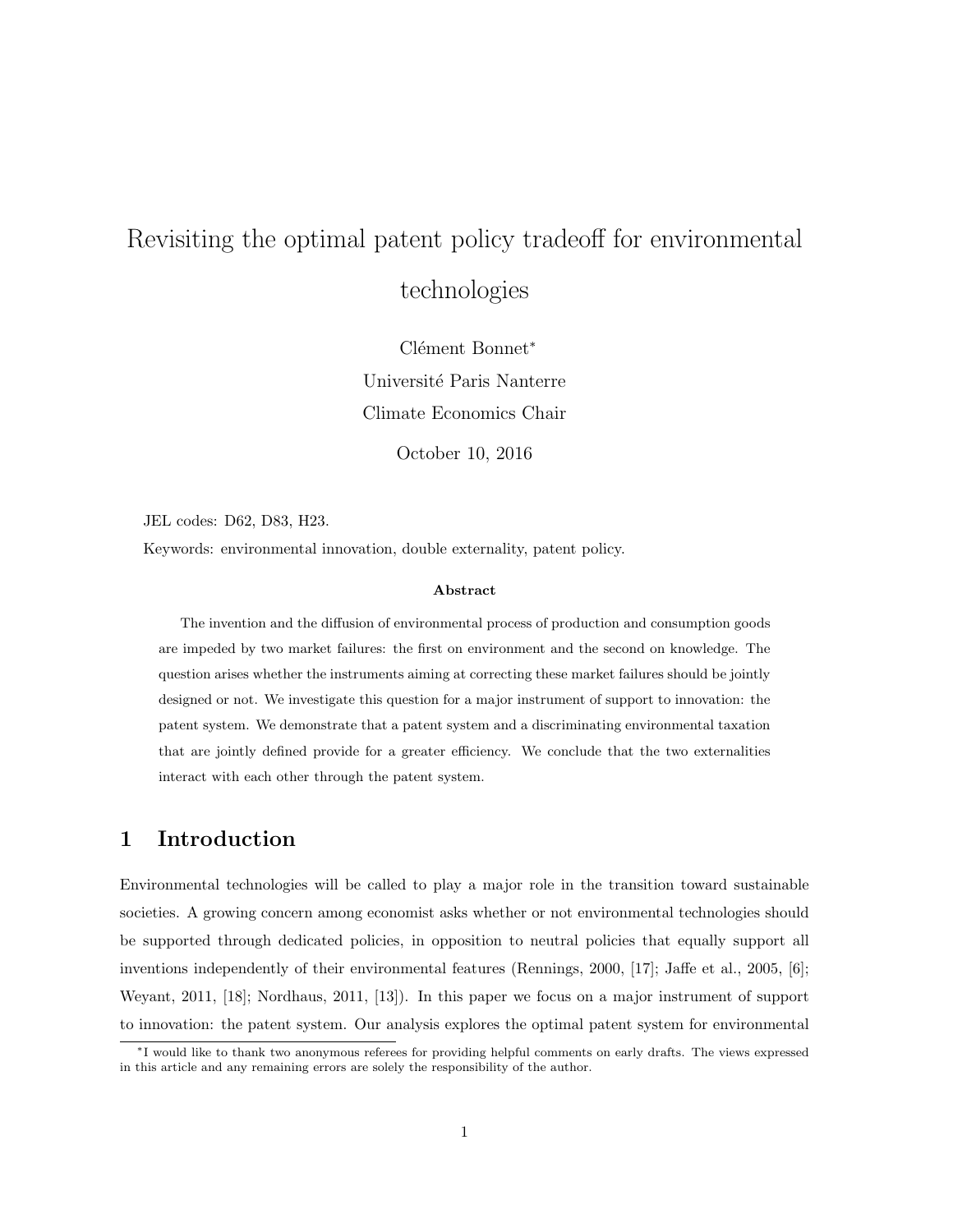process inventions defined as process inventions that reduce the environmental damage associated with the production of a consumption good.

Letting apart the market failure on the environment, when a patent system is established to support regular inventions the design of an optimal patent system deals with the tradeoff between the dead weight loss associated with the patent system and the welfare improvement from new knowledge. By regular, we qualify inventions that do not generate any environmental benefits.

When a market failure on the environment is included in the problem of designing an optimal patent policy, both the design of the patent system and the level of environmental taxation can be chosen by the regulator. The interest of such exercise is to know whether or not environmental technologies are efficiently supported by an environmentally neutral patent system, i.e. a patent system that does not discriminate environmental from regular inventions. To answer this question we build a bridge between the literature on optimal patent policy and the literature on optimal environmental taxation. Assuming that the regulator can choose both the patent policy and the environmental taxation we conclude that the two market failures interact with each other through the patent system. Indeed, the distortive effect induced by the patent system impacts the optimal environmental taxation that in turn influences the strength of the protection that the regulator have to concede to the private sector to foster investment in knowledge creation. More precisely the environmental taxation is influenced by the patent protection that modifies the competition regime. In turn, the environmental taxation policy, adjusted to the competition regime, impacts the profit of the patentee and changes the incentive to innovate making the optimal patent policy different for environmental technologies, compared to regular inventions. We conclude that policymakers should implement a patent system for environmental technologies coupled with a discriminating environmental taxation, i.e. different for the patentee and its competitors.

This paper is constructed as follows. Section 2 provides for the theoretical context. Section 3 presents a model of optimal environmental patent policy. First, the general principles of the environmental patent problem are detailed and it is demonstrated that the patent policy and the environmental taxation interact with each other (3.2). Then, two illustrations of the general principles are given in subsections 3.3 and 3.4. Finally, section 4 discusses our results and concludes.

#### 2 Environmental innovation and the double externality

Two strategies can be adopted by policymakers to stimulate environmental innovation. A first strategy is to correct the negative externalities on the environment on one hand and to provide for an environmentally neutral support to innovation on the other hand. A second strategy is to implement an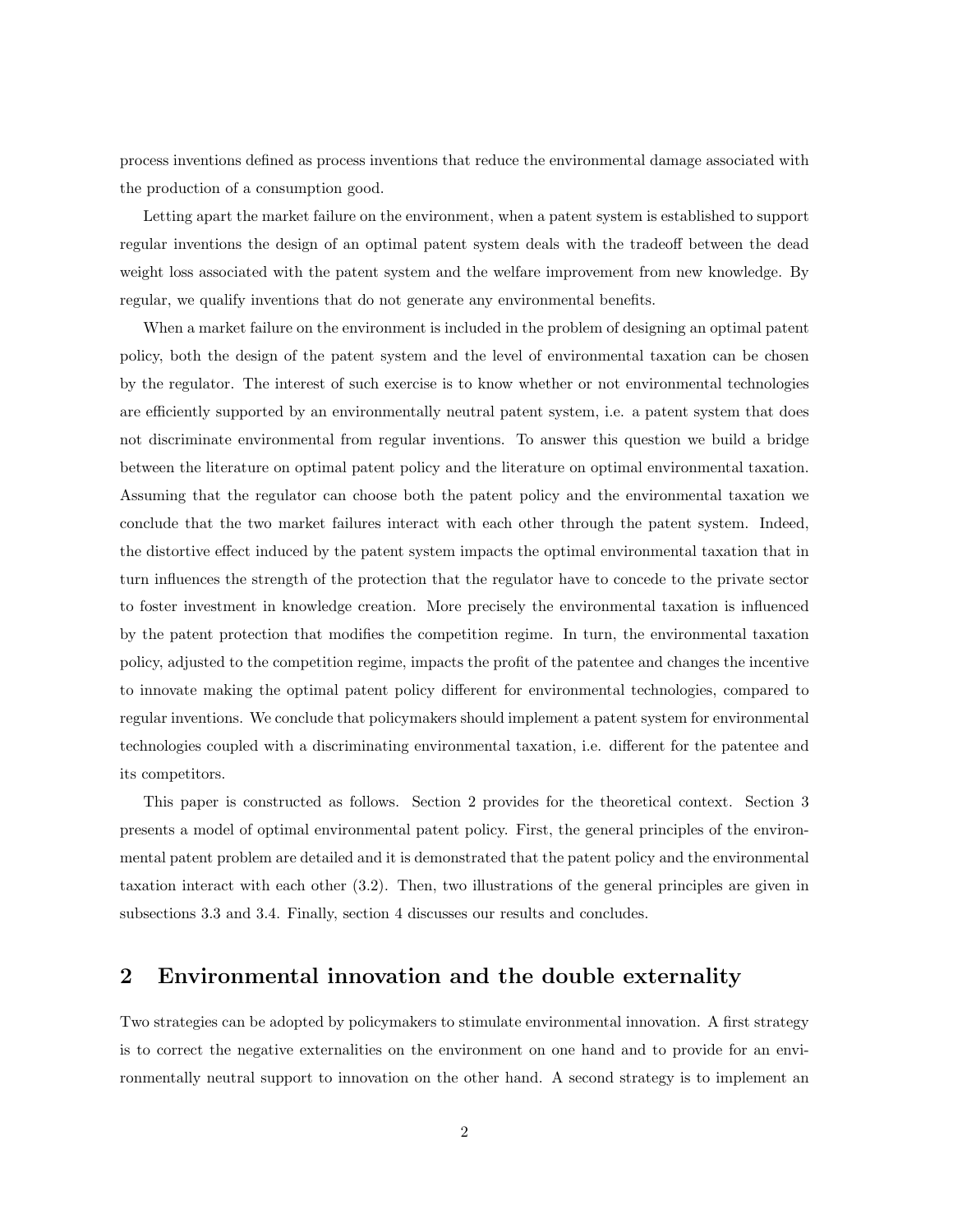innovation policy that targets environmental technologies by discriminating the inventions generating environmental benefits. In subsection 2.1, we present the arguments that support the first strategy. In subsection 2.2 we demonstrate that it is inconsistent with a patent system, laying the ground for a patent policy dedicated to environmental technologies.

## 2.1 *Price fundamentalism* theory, Pigovian taxation and perfect competition

According to Nordhaus (2011, [13]), when negative externalities on the environment are internalized, for instance with a tax or a quota market, environmental technologies are put on a leveled playing fields with regular technologies. In addition to the environmental policy, the regulator must implement neutral innovation support policies aiming at increasing the private rate of return from an invention in order to spur investments in new technologies. The rationale for this support to innovation lies in the public good feature of knowledge, discussed in the next subsection. Following this logic, it is sufficient to price the negative externalities on environment to support environmental innovation, if innovative activities in general are efficiently bolstered. Nordhaus calls this theory the *price fundamentalism* and states that it can serve as a blueprint for policymakers who are committing to support environmental innovation. As Nordhaus acknowledges, it holds true under several conditions among which the perfect internalization of all product and market externalities that constitutes the most important one.

In our view the reason why this condition is the most important lies in the nexus between environmental taxation and market structure. Take, for example, one of the favorite tool of economists to correct environmental externalities: the Pigovian taxation (Pigou, 1932, [15]). The goal of a Pigovian tax is to equalize the marginal private cost of production with the marginal social cost that includes the impact of the environmental damage of production on social welfare. To achieve this the level of the tax must be equal to the Marginal Environmental Damage (MED) of production and consequently the market price will reflect the marginal social cost of production. Hence, Pigovian taxation corrects the environmental externality and market forces can then achieve the social optimum. This reasoning holds under the assumption that the polluting good market is perfectly competitive. As producers are price takers the tax is perfectly passed through the price. When it comes to innovation this assumption of perfect competition might not hold because of innovation policies and it questions the relevancy of using *price fundamentalism* to guide environmental innovation policies. Indeed, the early paper of Buchanan has emphasized the influence of market structure on the optimal environmental taxation (Buchanan, 1969, [3]; see also Lee, 1975, [8] and Barnett, 1980, [2]).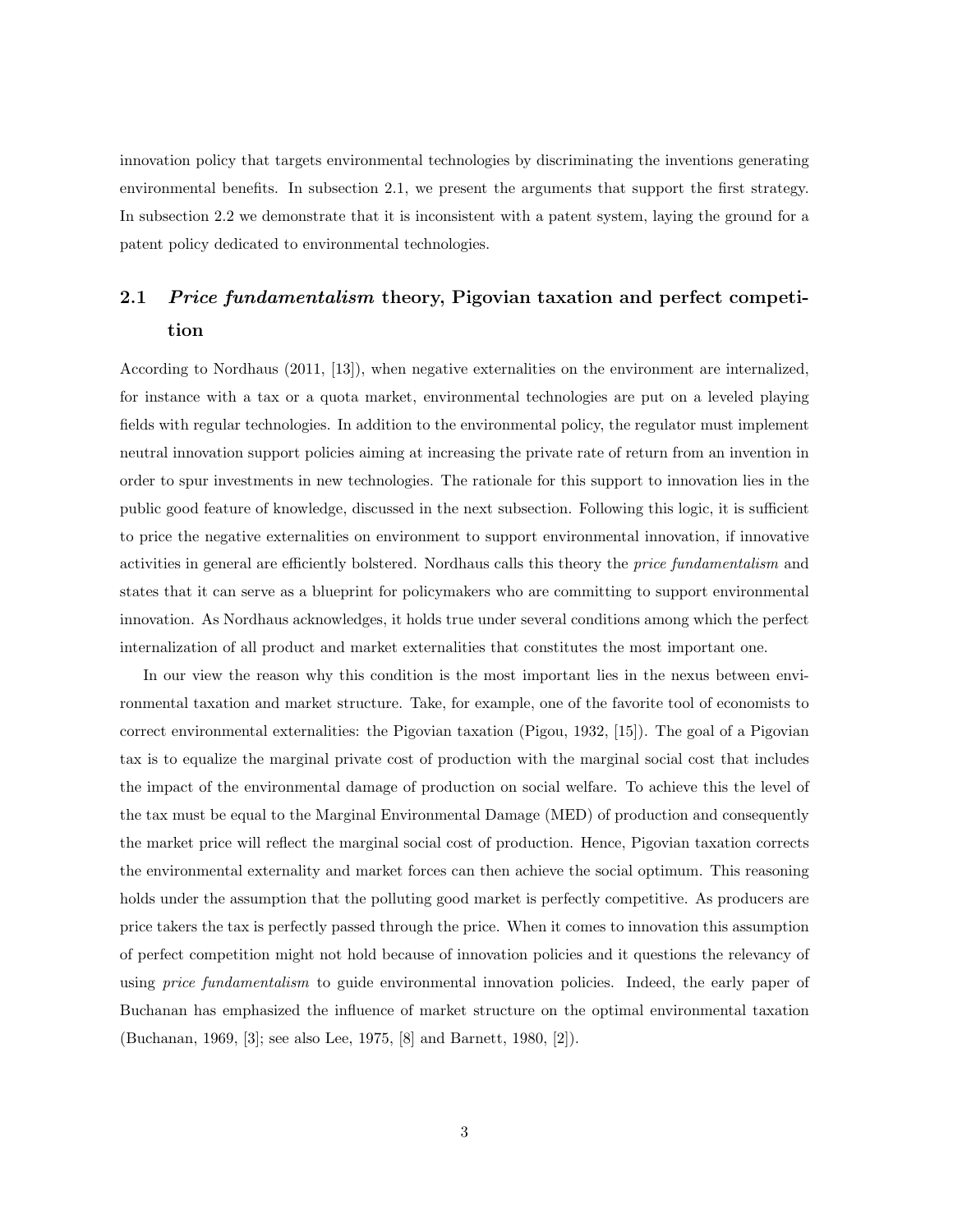#### 2.2 The limits of *price fundamentalism* in a patent system

As evoked above, implementing an innovation policy might create competition distorsions. Innovation results from the accumulation of knowledge which is a public good: it is non-rival (the consumption of knowledge by an agent does not reduce the consumption available to other agents) and non-exclusive (it is too costly to prevent someone from consuming knowledge). Therefore, the socially optimal level of knowledge price is equal to zero because the non-rivalry implies a marginal cost of reproduction of knowledge that is nill, if transmission cost excluded. In other words, society's welfare is maximized when knowledge diffusion is the largest. This corresponds, as Arrow wrote (1962, [1]), to

an ideal socialist economy, [where] the reward of the invention would be completely separated from any charge to the users of the information.

In a free market economy however a substantial part of research activities is undertaken by profitmaximizing firms. In the absence of a public intervention the market leads to an underinvestment in knowledge creation compared to its socially optimal level. In this extent innovation policies must increase the private yield the firms can expect from an invention. For this purpose, the regulator could either reduce the cost of R&D or increase the payoff from an invention. The latter lever mainly relies on Intellectual Property Rules (IPR) aiming at increasing the appropriability of an invention defined as the share of the new knowledge the inventor can internalized. In this paper we focus on one of the most used IPR instruments: the patent system. A patent system is an incentive mechanism that gives the inventor a temporary ownership right over the patented invention that prevents, or at least inhibits, other agents to produce, use or sell the invention during the period of protection. The duration of the patent is its length and the degree of exclusivity over the invention with respect to competitors is its breadth. Thus, a patent system increases the incentive to innovate and contributes to common knowledge growth because of the requirement to disclose knowledge once the patent is granted. The downside of a patent is that it gives a temporary dominant market position to the patent owner and therefore generates a dead weight loss. The dominant position of the patent holder invalidates the assumption of perfect competition on which relies price fundamentalism theory.

It should be noted that alternative theories on environmental innovation has been proposed by several authors. Weyant (2011, [18]) recommends a stronger government R&D budget dedicated to environmental technologies. Its argumentation is based on the existence of several barriers that stifle environmental innovation: the underpricing of environmental damages, the important role of notfor-profit research that does not respond to price signals and the difficult appropriation of energy technologies. Another critic can be found in Jaffe et al. (2005, [6]). They state that the two types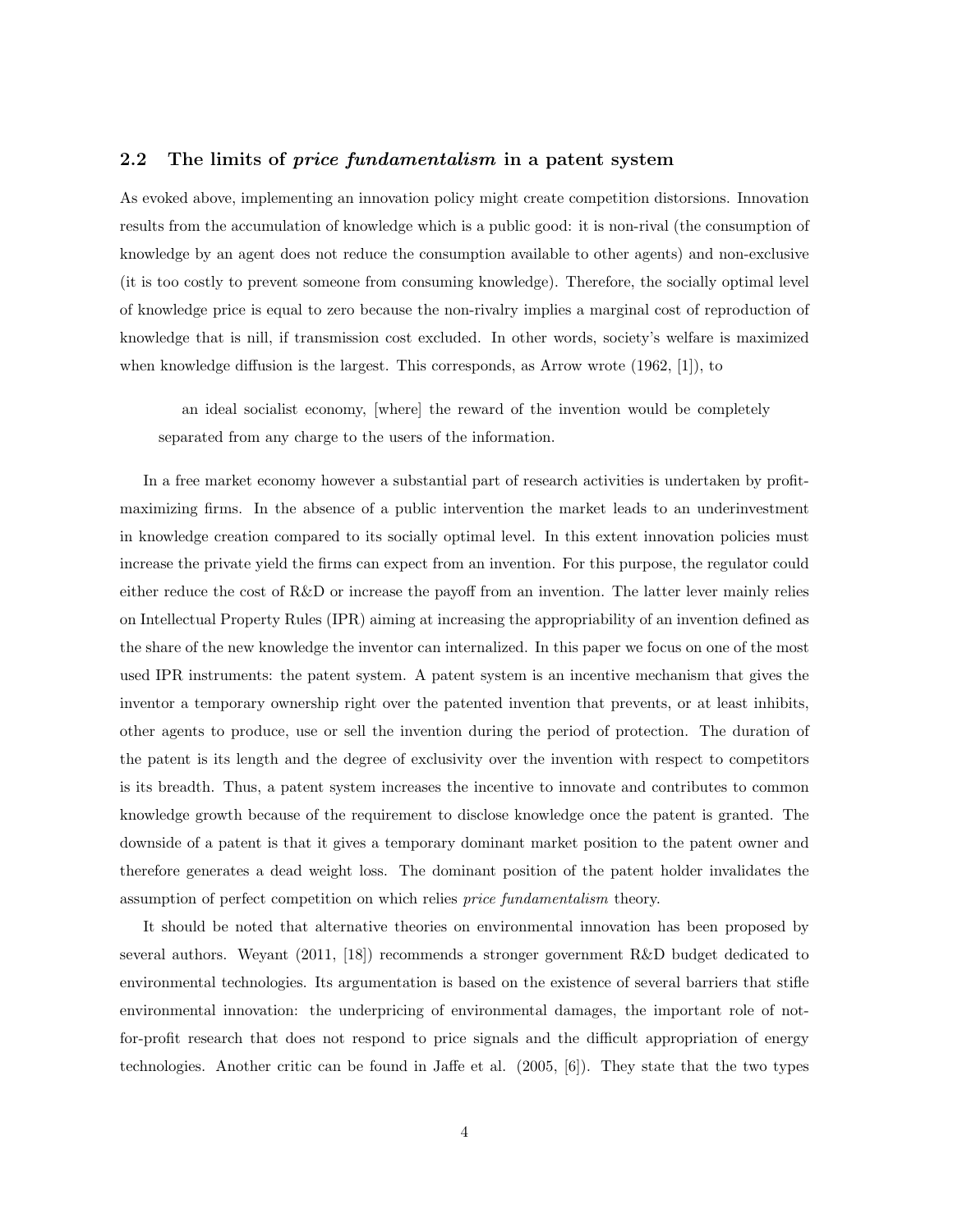of externalities, on the knowledge and on the environment, interact with each other making the implementation of support instruments dedicated to environmental technologies an efficient strategy. To justify this, they also discuss the issue of an imperfect internalization of environmental damages that limits investment in environmental technologies.

To our view, the perfect internalization of environmental damages is not a sufficient condition to spur efficiently environmental innovation. We do not propose an environmental patent theory based on an imperfect internalization of the externality on the environment. Our focus is on the nexus of the patent system and the environmental taxation. We investigate this issue in a model of optimal patent policy for environmental inventions. It is demonstrated that the optimal taxation of a patent holder depends on the social cost of the patent system. To this extent, the regulator intervenes efficiently when the environmental taxation and the patent system are jointly designed. We conclude that environmental technologies should be promoted through a dedicated patent system.

#### 3 The model.

#### 3.1 The Race for the Patent

Our modeling of the patent race is based to a large extent on Loury (1979, [10]) and Lee and Wilde (1980, [9]). To our best knowledge their approaches, initially applied to invention races, were extended for the first time to optimal patent policy design by Denicolò  $(1996, 4)$ . Representing the patent race is necessary to deduce the incentive constraint the regulator has to take into account when she aims at inducing the socially optimal level of R&D expenses. Considering n identical firms that are all seeking to achieve the same discovery: a new production process reducing the MED associated with the consumption good they produce. Hence, we consider a 'purely' environmental invention that does impact the production cost. The first racer that discovers the invention wins the patent and the remaining payoff for its competitors is reduced, if not annihilated depending on the breadth of the patent. Each firm i, with  $i = 1, ..., n$ , engages a level of R&D expenses denoted  $x_i$  that will be paid at each period until the invention is discovered by one of the n firm. The choice of  $x_i$  is based on the probability to win the patent race that depends both on the intrinsic uncertainty of a R&D project (technological uncertainty) and on the probability that a competitor discovers the invention (market uncertainty).

Technological uncertainty relates to the probability to discover the invention. A firm  $i$  knows that independently of its competitors the probability to discover the invention at a given period of time, denoted  $\tau_i$ , increases both with the R&D expenses  $x_i$  and with the time t that has passed since the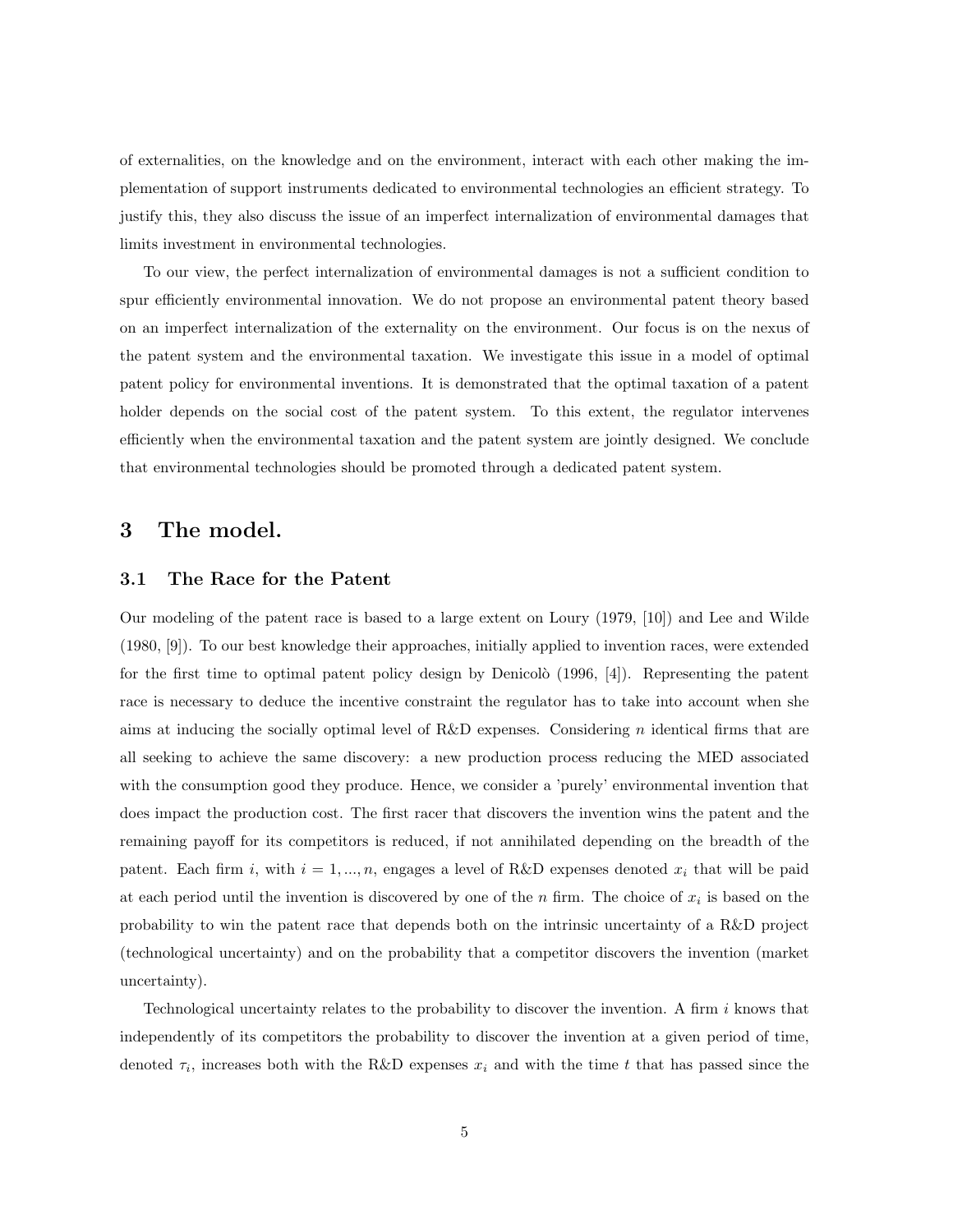beginning of the research period. The probability law of the discovery time  $\tau_i$  is

$$
Pr(\tau_i \le t) = 1 - e^{-h(x_i)t}.
$$

It is assumed that there are decreasing returns on R&D, thus  $h(.)$  is a strictly increasing and concave function. In the absence of any competitors the probability to win the race would obviously reduce to the probability to discover the invention and the firm would determine the optimal amount of R&D with respect to technological uncertainty only. However, a second factor influences the probability to win the race: market uncertainty. Because winning a patent means to be the first to discover an invention, a firm will take into account the probability that one of the competitors first discovers the invention. We denote  $\overline{\tau}_i$  the earliest date at which one of the competitors of i discovers the invention, hence we have  $\overline{\tau}_i = Min(\tau_j, \forall j \neq i)$ . Because firms are homogeneous, they all face the same technological uncertainty and the probability law of  $\overline{\tau}_i$  is

$$
Pr(\overline{\tau}_i \le t) = 1 - Pr(\tau_j > t, \forall j \ne i).
$$

Denoting  $H_i = \sum_{j \neq i} h(x_j)$ , it can be rewritten

$$
Pr(\overline{\tau}_i \le t) = 1 - e^{-H_i t}.
$$

A firm takes into account these two sources of uncertainty. We assume the firm knows both the distributions of  $\tau_i$  and  $\overline{\tau}_i$ . The probability to win the patent race becomes the probability to discover the invention before the discovery is realized by a competitor. Under the assumptions of risk neutrality and perfect foresight the expected profit of firm  $i$  is the discounted value of the prize from winning the patent, denoted  $B$ , to which we will return later, weighted by the probability to win the patent race minored by the discounted R&D cost paid until the discovery is realized. It is written

$$
E(\Pi_i) = \int_0^\infty \left\{ \int_0^t Pr(\tau_i = s) Be^{-s\rho} ds \right\} Pr(\overline{\tau}_i = t) dt - \int_0^\infty \left\{ \int_0^t x_i e^{-s\rho} ds \right\} Pr(\overline{\tau}_i = t \text{ or } \tau_i = t) dt,
$$

with  $\rho$  the discount rate. Integrating this expression gives

$$
E(\Pi_i) = \frac{h(x_i)B - x_i}{H_i + h(x_i) + \rho}.
$$
\n(1)

The inventor maximizes (1) w.r.t  $x_i$  so that we can write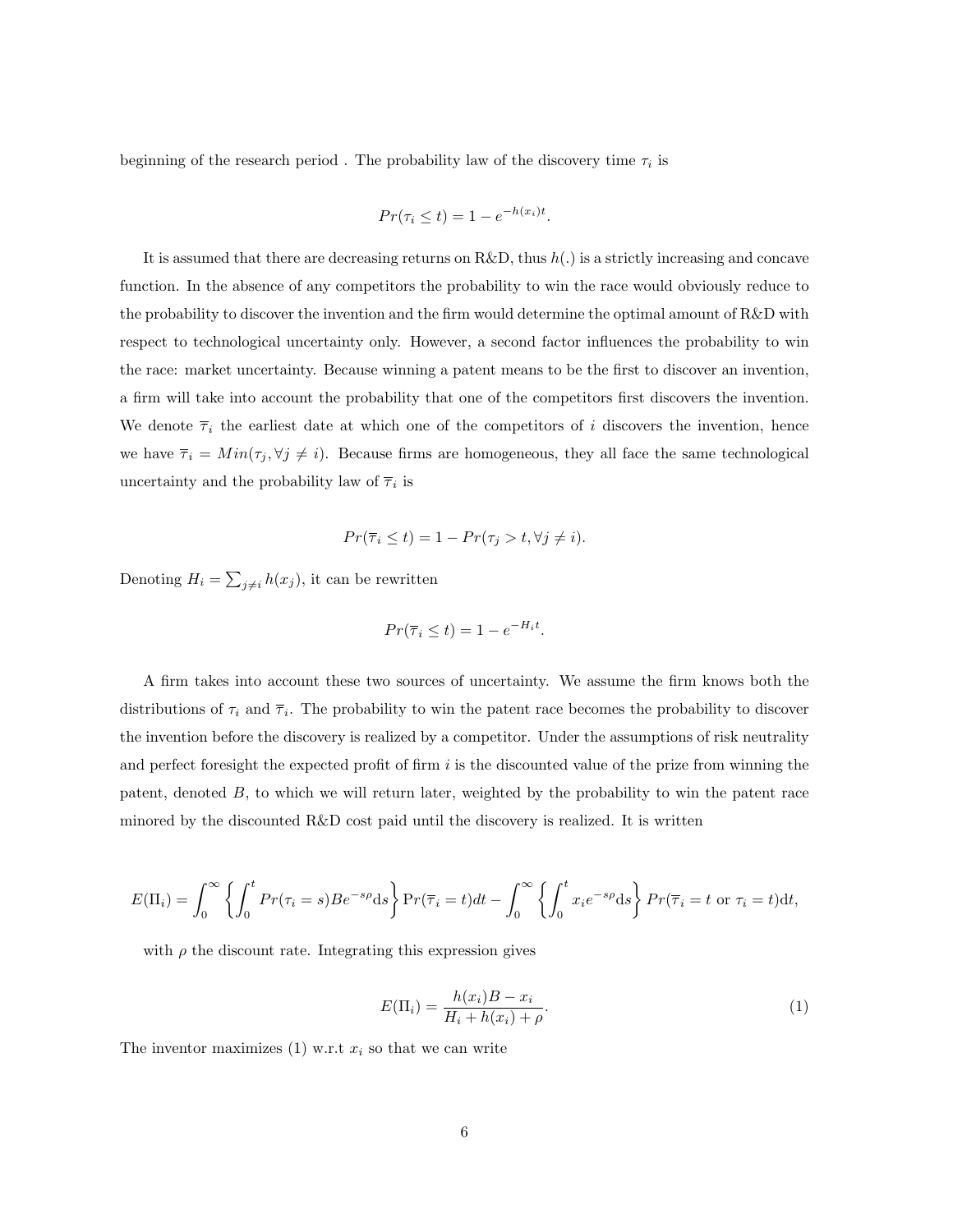$$
(H_i + \rho)(h'B - 1) - \left(h(x_i) - x_i h'\right) = 0
$$

with  $h'$  the first derivative of h and  $x_i$  being now the private optimum of R&D expenses. Considering now the private decisions from the regulator's point of view. Assuming that she knows the socially optimal amount of R&D expenses. Since the searching firms are homogeneous it is equivalent to know the socially optimal level of individual R&D expenses, denoted  $x^*$ . As noted by Denicolò, knowing  $x^*$ implies that the regulator knows the optimal discovery time (Denicolò, 1996, [4]). Inserting  $x^*$  in the previous expression and rearranging to isolate the term  $B$ , we have the following equality

$$
B = \frac{h'(n - x^*) + \rho}{h'[(n - 1)h + \rho]}.
$$
\n(2)

This expression represents the link between the prize obtained from winning the patent  $(B)$  and the socially optimal level of R&D expenses of inventors  $(x^*)$ . As the latter is considered as known the r.h.s of equation (2) is a constant. What interests us is the influence of the patent policy and the environmental taxation on the value of B that must be set to induce the socially optimal level of R&D. Firms expect the winner's prize  $B$  to be composed of two parts: the profit raised during the period of patent protection, denoted  $\Pi$ , and the profit raised after the patent has expired, denoted  $\overline{\Pi}$ . Hence we have

$$
B = \int_0^T \Pi e^{-t\rho} dt + \int_T^\infty \overline{\Pi} e^{-t\rho} dt,
$$

where  $T$  denotes the patent's length. Incorporating the developed form of  $B$  in equality (2) gives

$$
\frac{\phi}{\rho}(\Pi - \overline{\Pi}) = K,\tag{3}
$$

where  $K = \frac{nh'-x^*h'+\rho}{h'[(n-1)h+\rho]} - \frac{\overline{\Pi}}{\rho}$  and  $\phi = 1 - e^{-\rho T}$ . The L.H.S of equation (3) depends from the strength of the patent protection (its breadth that influences  $\Pi$  and its length embodied in  $\phi$ ) and from the environmental taxes raised during the patent period that influences Π. They are chosen by the regulator to determine the value of the patent prize that induces the socially optimal level of  $R\&D$  expenses. Since the latter is assumed to be known the incentive constraint (3) is an equality. The R.H.S of equation (3) is a constant that includes the profit realized after the patent period. This profit is considered to be exogenous as it does not depend from the patent system. After the patent has expired the remaining environmental externality is nonetheless assumed to be corrected by the first best environmental tax.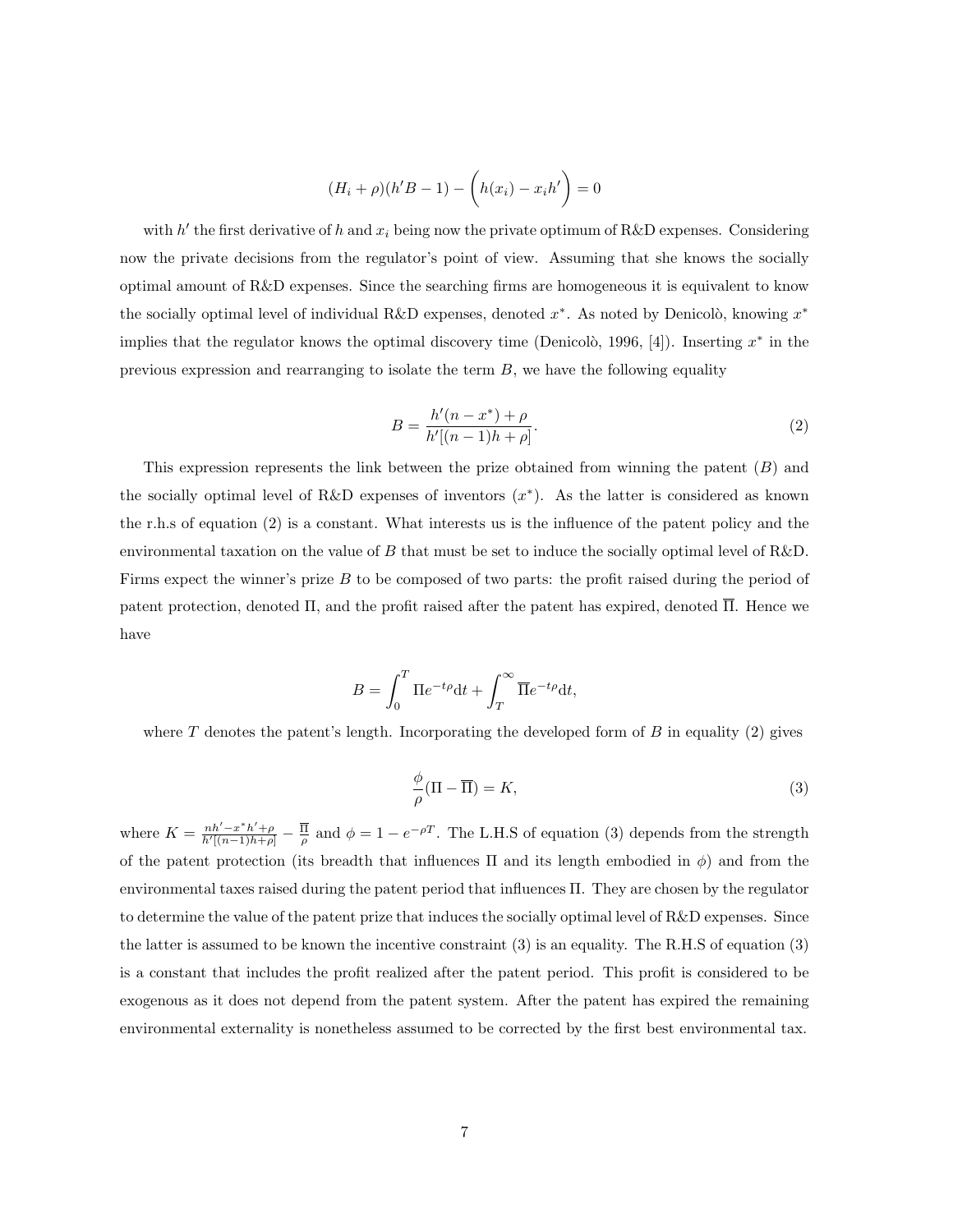#### 3.2 General principles of the environmental patent policy

In this subsection we derive from the environmental patent problem several principles before presenting two applications in subsections 3.3 and 3.4 that explore two types of competition regime faced by the patentee.

The purpose of the public intervention is to induce the socially optimal level of R&D expenses engaged by competing firms while minimizing the temporary dead weight loss resulting from the dominant market position of the patentee. Hence, she maximizes the social welfare subject to the condition (3). The regulator's intervention relies on four policy instruments:

- The patent's length  $T$ , embodied in  $\phi$ , that has a positive influence on the patentee's reward. The value of  $\phi$  weights the social welfare during the patent and the social welfare after it has expired in the total welfare taken into account by the regulator. Obviously, both the temporary dead weight loss resulting from the patent and the incentive to innovate increase with T.
- The patent breadth, denoted  $\alpha$ , represents the strength of the protection guaranteed to the patent holder with respect to its competitors during the period of validity of the patent. The broader is the patent the harder it is for the competitors to use the new technology at its full potential. In this extent when the breadth is minimum the new technology is in free access. At the other extreme of the protection spectrum, when  $\alpha$  is maximum, they are no spillovers and the competitors are constrained to use the old technology.
- The environmental tax paid by the patentee per unit of produced output denoted  $t_p$ . Because having a patent identifies the firm as enjoying a technological advantage over its competitors the regulator is able to adjust the environmental tax paid by the patent holder.
- The environmental tax paid by its competitors per unit of produced output  $t_c$ .

The problem of the regulator is written

$$
Max_{\phi,\alpha,t_p,t_c} \frac{\phi}{\rho} W(\alpha, t_p, t_c) + \frac{(1-\phi)}{\rho} \overline{W}
$$
  
s.t.c 
$$
\frac{\phi}{\rho} (\Pi(\alpha, t_p, t_c) - \overline{\Pi}) = K,
$$

where the social welfare expressions are the sum of the consumers and producers surpluses minus the environmental damage. W denotes the level of social welfare during the patent protection, and  $\overline{W}$ after it expires. Both  $\overline{\Pi}$  and  $\overline{W}$  are constants because after the patent expires the regulator corrects the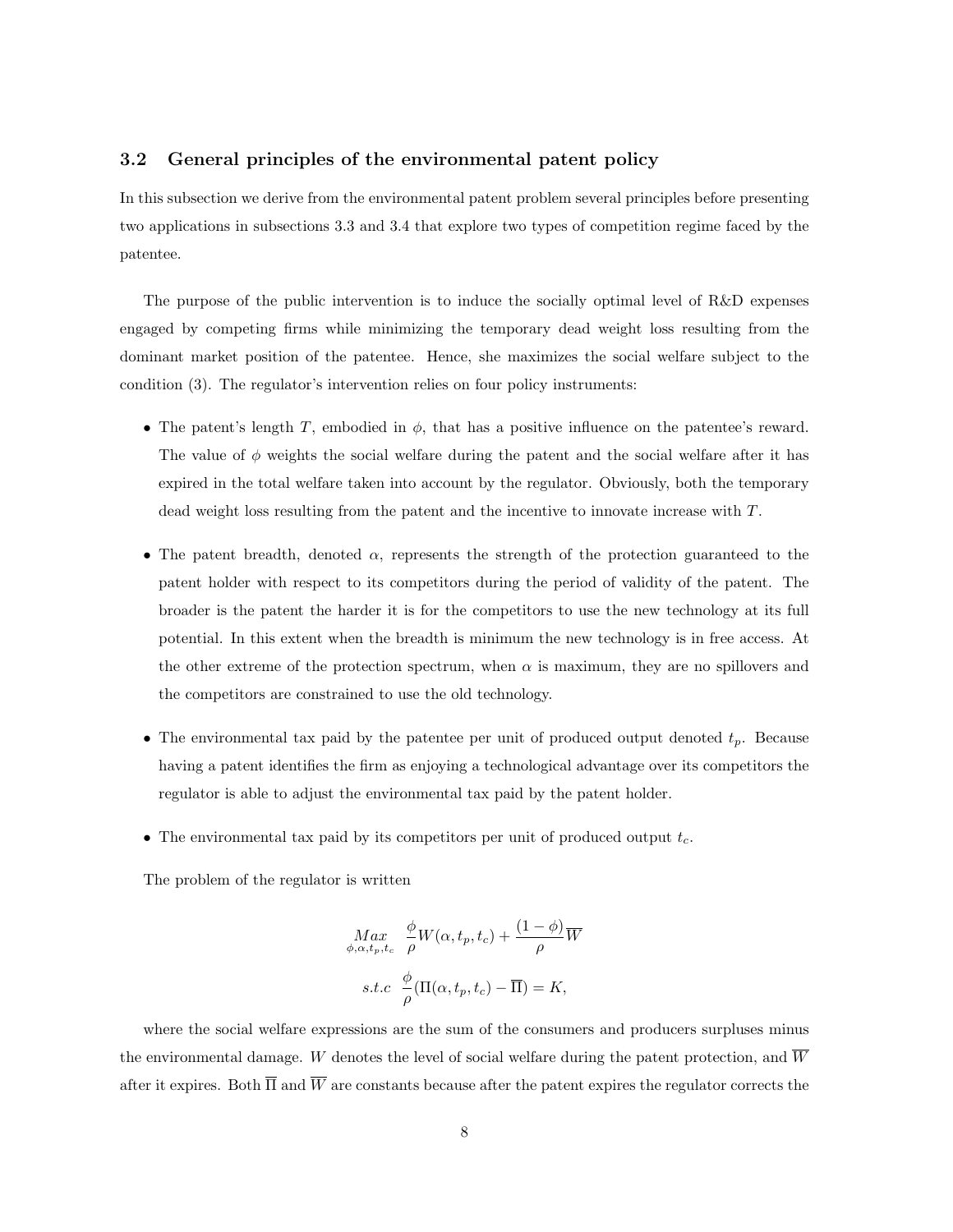environmental externality business-as-usual by deriving the first best tax paid by firms. Substituting the constraint in the objective function and neglecting the constants K and  $\frac{W}{\rho}$ , we can rewrite and simplify the regulator's program as a minimization problem

$$
\underset{\alpha, t_p, t_c}{Min} \frac{\overline{W} - W(\alpha, t_p, t_c)}{\Pi(\alpha, t_p, t_c) - \overline{\Pi}}.
$$
\n
$$
(4)
$$

The length of the patent, on which  $\phi$  depends, vanishes from the regulator's problem. Deriving the FOCs gives

$$
W'_{t_p}(\Pi - \overline{\Pi}) + \left(\overline{W} - W(\alpha, t_p, t_c)\right) \Pi'_{t_p} = 0, \tag{5}
$$

$$
W'_{t_c}(\Pi - \overline{\Pi}) + \left(\overline{W} - W(\alpha, t_p, t_c)\right) \Pi'_{t_c} = 0
$$
\n<sup>(6)</sup>

and

$$
W'_{\alpha}(\Pi - \overline{\Pi}) + \left(\overline{W} - W(\alpha, t_p, t_c)\right) \Pi'_{\alpha} = 0.
$$
\n(7)

The novelty of our paper lies in the fact that the environmental feature of the patented invention puts forward a link between environmental taxation and patent policies.

To solve analytically this problem we must know the social welfare expression and it implies specifying the competition regime, the demand function and the production cost functions. This is done in the two applications presented in subsection 3.3 and 3.4. Nonetheless, this is not necessary if we want to derive several general principles that only rely on two realistic assumptions:  $(\Pi - \overline{\Pi})$  and  $\Pi'_{t_p}$  are respectively non-negative and non-positive. The first proposition stipulates that the level of profit of the patentee is higher during the patent protection than after. This is a trivial assumption as the goal of a patent system is to guarantee an extra-profit that the inventor would not earn without a patent protection. The second one means that the patentee's profit cannot increases with the tax she must pay; a straightforward intuition. When these two assumptions hold, two cases may arise from equation (5):

• First case: the dominant market position of the patent holder creates a dead weight loss during the patent period. Hence, all other things being equal, the social welfare is lower during the period of patent protection and we have  $\overline{W} - W(\alpha, t_p, t_c) > 0$ . Considering the benchmark case of the first best environmental taxation, where  $W'_{t_p} = 0$ , denoted  $t^*$ . We can deduce from (5) that  $W'_{t_p} > 0$  which implies that the optimal taxation paid by the patentee differs from the first best solution that would have prevailed in the absence of any patent system. Moreover, assuming that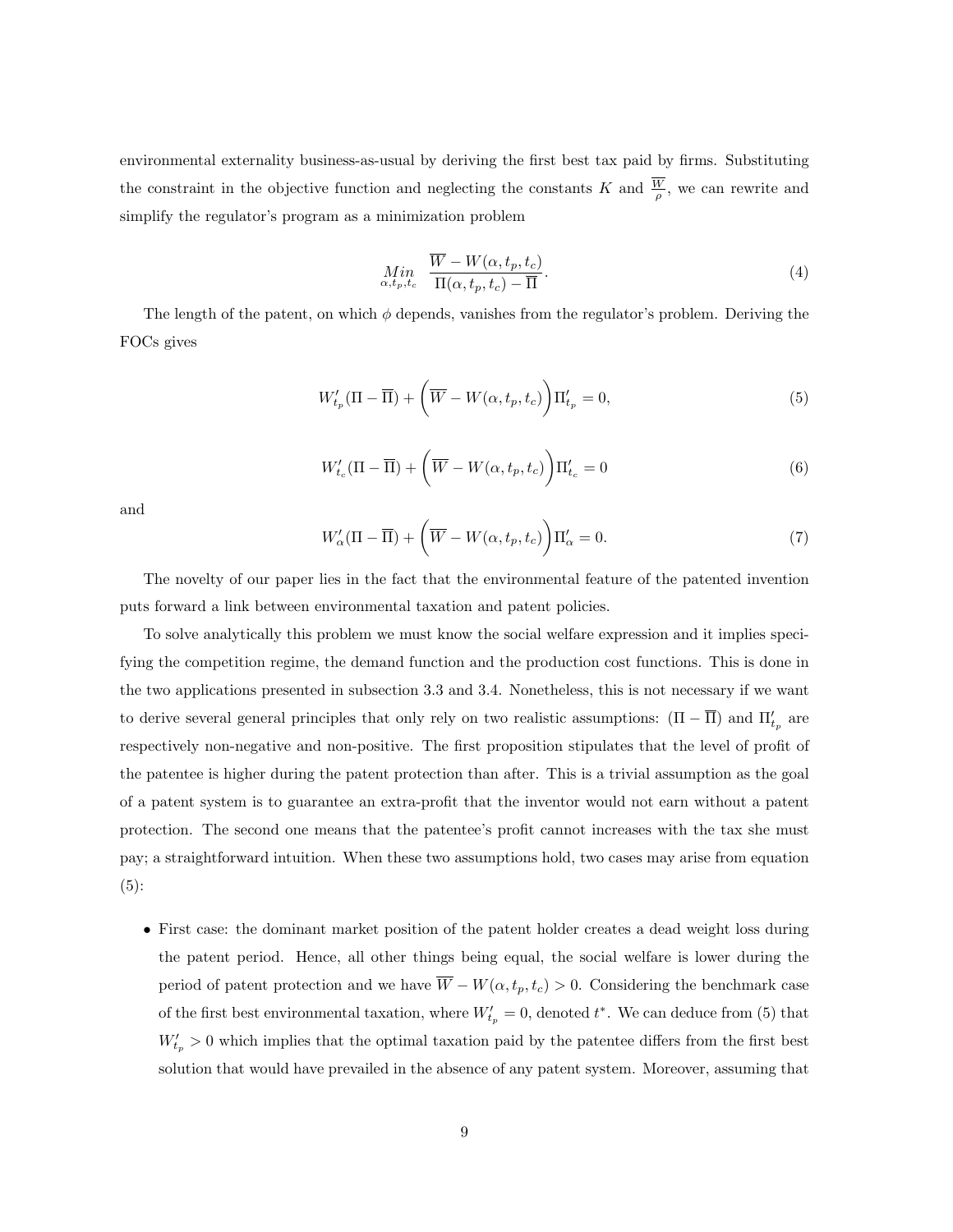the social welfare is a strictly concave function of  $t_p$  and has an unique maximum  $t^*$  we conclude that the optimal level of environmental taxation of the patentee during the patent protection should be below  $t^*$ . The patent system influences the environmental taxation policy, and we can expect this effect to be reciprocal because the reward from winning the patent depends from the tax paid by the patent holder.

• Second case: the patent system implies no dead weight loss during the patent period, hence  $\overline{W} - W(\alpha, t_p, t_c)$  is nill. In this case, through the combined effect of the patent system and the environmental taxation the regulator is able to annihilate the temporary dead weight loss resulting from the dominant market position of the patentee. This case contrasts with the usual feature that a patent system, as a second best instrument, creates a temporary dead weight loss. The corollary result is that the tax paid by the patentee that should be implemented maximizes the social welfare during the patent such that  $W'_{t_p} = 0$ . Here, implementing the optimal taxation annihilates the social cost of patent protection.

To resume, the double externality impacts the environmental patent policy in both cases. In the first case it prevents the regulator from deriving the environmental taxation paid by the patentee as  $if$  there was no patent system, that is by maximizing the welfare w.r.t the tax. In the second one, the double externality leads to an unusual situation where the patent system is not socially costly during its validity. Both situations are illustrated in the two following subsections.

## 3.3 Application 1: Patent length and environmental taxation with infinite breadth

This first application investigates a simple case that considers ex ante that the patent breadth is maximum. The advantage of such assumption is to isolate the interaction between the environmental taxation of the patent holder and a patent system reduced to the period of protection. Moreover, it offers the possibility for a straight comparison of our results with those of Nordhaus (1967, [12]) as this application is an extension to environmental inventions of his model of optimal patent length. As said before, the patented invention reduces the MED of production. This less polluting process of production generates a MED denoted e. A patent protection with a maximum breadth excludes any potential competitors to use the new process. As a result the patent holder enjoys a monopoly situation over the new technology.

Considering that the new technology is used to produce a polluting good and denoting the produced quantity Q. The demand for this good is assumed to be linear and represented by the function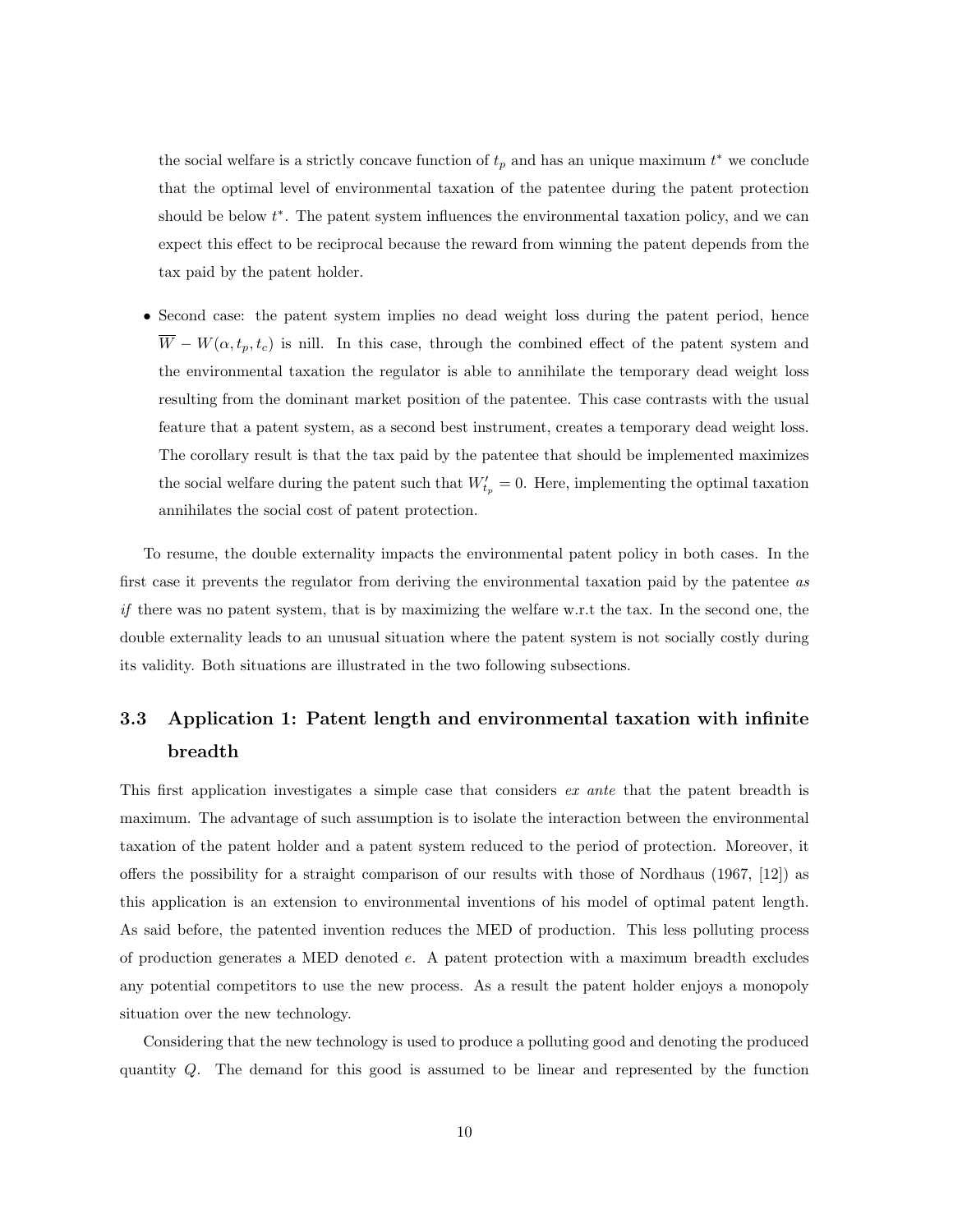$Q = a - dP$  where P is the price of the good. The marginal cost of production of the good is c. For simplicity, we assume that  $e$  and  $c$  are both constant. Once the patent expires all firms can use the patented invention and the market becomes perfectly competitive. The remaining externality on environment is internalized with a Pigovian tax denoted  $t$  and equal to  $e$ . It has two consequences. First, the social welfare after the patent has expired  $\overline{W}$  is maximized and written  $\overline{W} = \frac{1}{2d}(a - (c+e))^2$ . Second, the profit realized by the patent holder after the patent system has expired vanishes in the incentive constraint (3) that can be written

$$
\frac{\phi}{\rho}\Pi = K.\tag{8}
$$

Substituting (8) in the regulator's program gives the following problem

$$
M_{t_p}^{\dagger n} \frac{\overline{W} - W(t_p)}{\Pi}.
$$

Where  $W = (1/2d)Q_p^2 + P_pQ_p - (c + e)Q_p$ , with  $Q_p$  and  $P_p$  denoting respectively the quantity of output produced by the patentee and the corresponding price  $<sup>1</sup>$ . They both depend on the environ-</sup> mental tax  $t_p$  chosen by the regulator and paid by the patent holder. Differentiating w.r.t  $t_p$ , we have the following condition

$$
W'_{t_p} \Pi = \Pi'_{t_p} (W - \overline{W}). \tag{9}
$$

Replacing  $\overline{W}$  by its expression in (9) and solving for  $t_p$  we derive the optimal tax paid by the patent holder denoted  $t_p^*$ :

$$
t_p^* = e - \frac{1}{d} (a - d(c + e)).
$$
\n(10)

The optimal level of environmental taxation kills two birds with one stone. First, it internalizes the environmental damage. Second, it corrects the market distortion caused by the monopolistic position of the patentee. This result is consistent with the literature on the optimal taxation of a pollutant monopoly (see Buchanan, 1969, [3]; Lee, 1975, [8] and Barnett, 1980, [2]). The effect of the environmental taxation on the monopoly price and the resulting rent granted to the patent holder are represented on Figure 1. The rent is represented by the grey area.

The tax  $t_p^*$ , lower than the MED, makes the marginal production cost curve crosses the marginal revenue curve at a point that makes the monopoly price equals to the marginal social cost of production,

<sup>&</sup>lt;sup>1</sup>Equalizing the marginal revenue and the marginal cost of the patent holder we obtain the usual expressions  $Q_p = \frac{1}{2}(a - d(c + t_p))$  and  $P_p = \frac{1}{2d}(a + d(c + t_p))$ .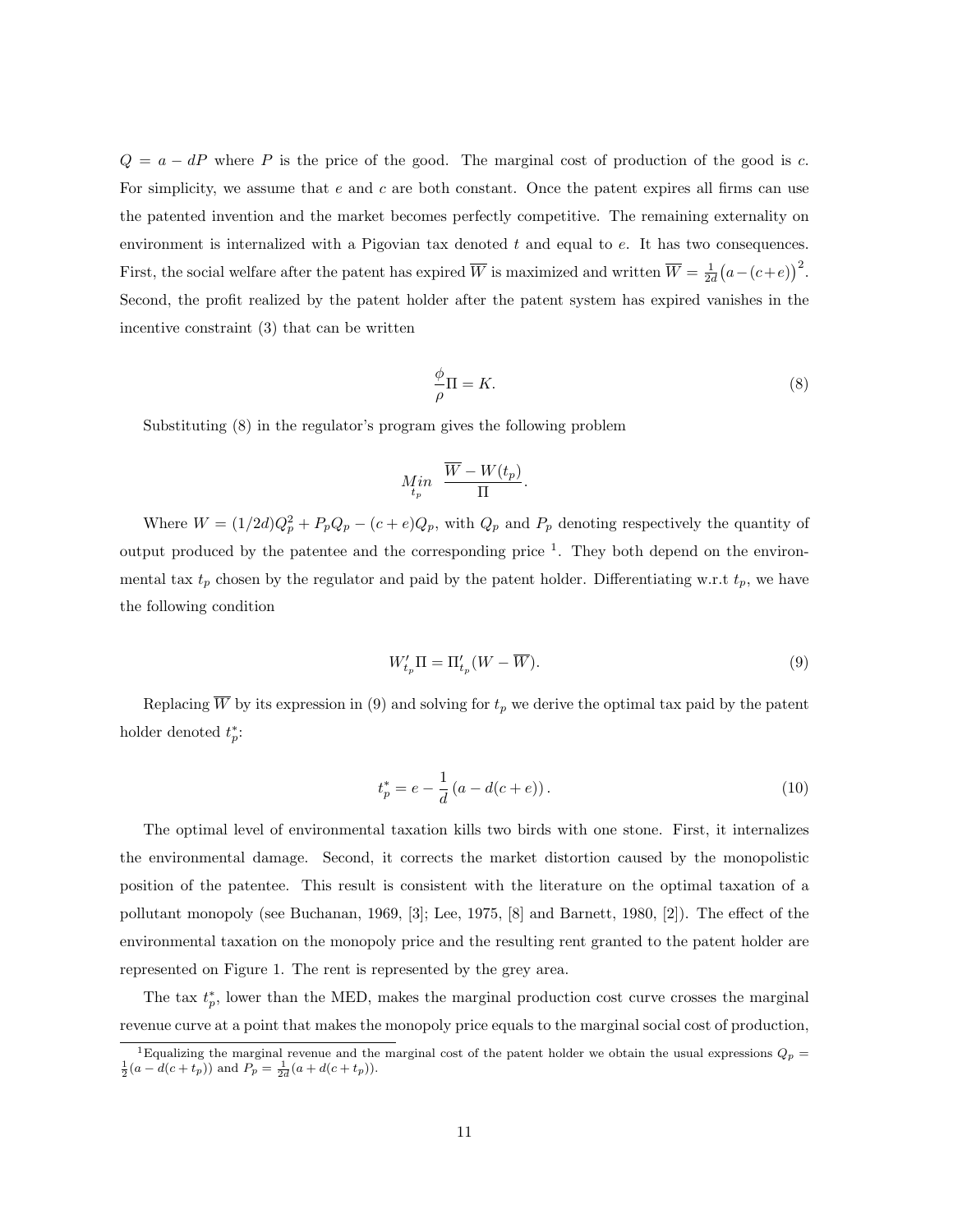

Figure 1: Optimal environmental taxation of the patent holder when breadth is infinite.

 $c+e$ . As a consequence the market equilibrium is the first best situation and the patent system generates no dead weight loss during the patent period. Considered apart from the patent policy question, this result would not provide for any novelty. However we can derive the implications of the environmental taxation  $t_p^*$  on the optimal patent length denoted  $T^*$ . Replacing the patentee's profit  $\Pi(t_p^*)$  in the incentive constraint we obtain the optimal length

$$
T^* = \frac{1}{\rho} ln(\frac{\Pi(t_p^*)}{\Pi(t_p^*) - \rho K}).
$$
\n(11)

Several remarks must be made. First, compared to an invention that decreases the marginal cost of production c (a classic case widely covered by the literature; e.g. [12], [16] and [4]) the patent length for a environmental invention is shorter <sup>2</sup>. It comes from the fact that the environmental taxation  $t_p^*$ , lower than e, induces a higher profit for the patentee that allows the regulator to shorten the patent length. Second, in this setup the patent system does not induce any dead weight loss for society during the patent protection as the monopoly power of the patentee is corrected. Hence, coupling a lower environmental taxation with a dedicated patent system provides for a more efficient policy than to separately correct each externality with help of an environmentally neutral patent system and an environmental tax disconnected from the competition regime associated with the patent protection.

 $2$ This comparison holds *ceteris paribus* for two inventions (a decrease of the MED versus a decrease of the marginal cost of production) with equal social yields. See proof in Appendix A.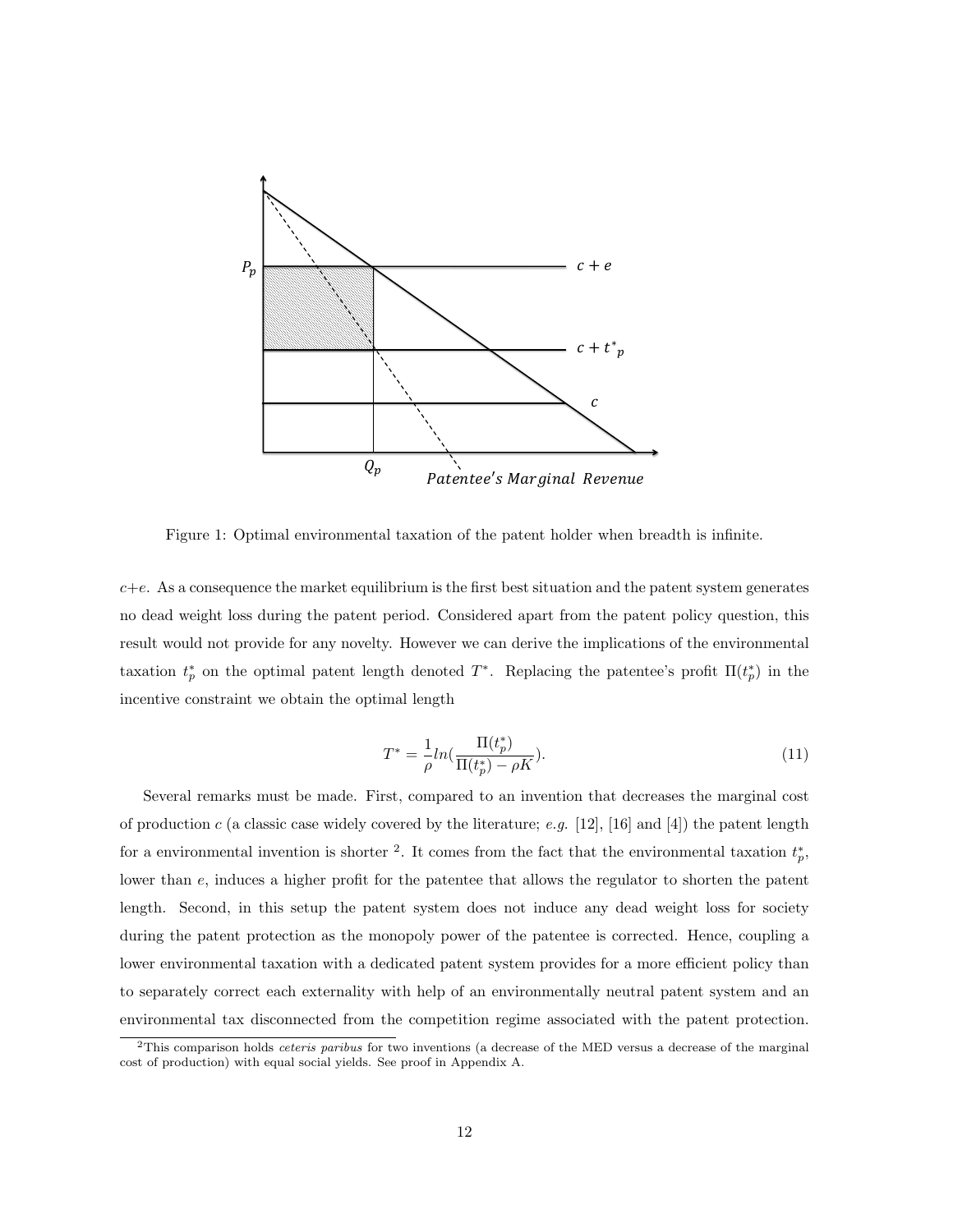The application proposed in this subsection is an illustration of the second case evoked in subsection 3.2. However, it must be noted that the optimal tax  $t_p^*$  might become negative depending on the market conditions and it raises additional issues on the social acceptability and the funding of this subsidy.

## 3.4 Application 2: Optimal discriminatory taxation and patent policy in a Stackelberg competition

The question of patent breadth has been deliberately ignored in the previous application in order to put the accent on the link between environmental taxation and patent length. The previous application however suffers from a lack of realism as it is rare that a patent annihilates every competition faced by the patent holder; it may be the case only for breakthrough inventions. To include the influence of competitors we consider that the breadth of the patent is not set ex ante but chosen by the regulator and we modify the current competition regime during the patent period. The breadth of a patent characterizes the scope of the protection that depends from the claims made by the applicant(s). The content of the claims, and thus the protection scope of the patent, results from the negotiation between the applicant(s) and the patent examiner(s). In this extent the breadth can be regarded as the share of the new technology that is accessible to competitors without making them guilty of patent infringement. Drawing on this, we retain the following definition of the breadth: when the new invention allows for a decrease of the MED from  $e_0$  to  $e$  with  $e = e_0 - b$ , the share of the technology that is lawfully accessible to patentee's competitors allows them to reduce the MED of their production to  $e_0 - (1 - \alpha)b$ . The breadth is obviously maximum when  $\alpha = 1$  (no spillovers toward competitors) and minimum when  $\alpha = 0$  (full spillovers toward competitors).

In this second application we assume that a patent gives to its owner a Stackelberg leadership that competes in quantity with a competitive fringe of  $m$  firms. Producers, both the leader and the followers, have the same production cost function :  $C(q) = \frac{1}{2}q^2$  with q the quantity produced by a firm. Because competitors must assess the share of the new technology they can copy without infringing the patent, additional research must be carried out and it generates a sunk cost denoted S paid before entering the market. The quantity of output produced by the leader and the environmental tax she pays are respectively denoted  $q_l$  and  $t_l$ . The subscript f indicates the equivalents for each follower of the competitive fringe. Apart from these changes we retain the same notations and demand function as in the previous subsection.

In this market setup the expression of the social welfare during the patent period is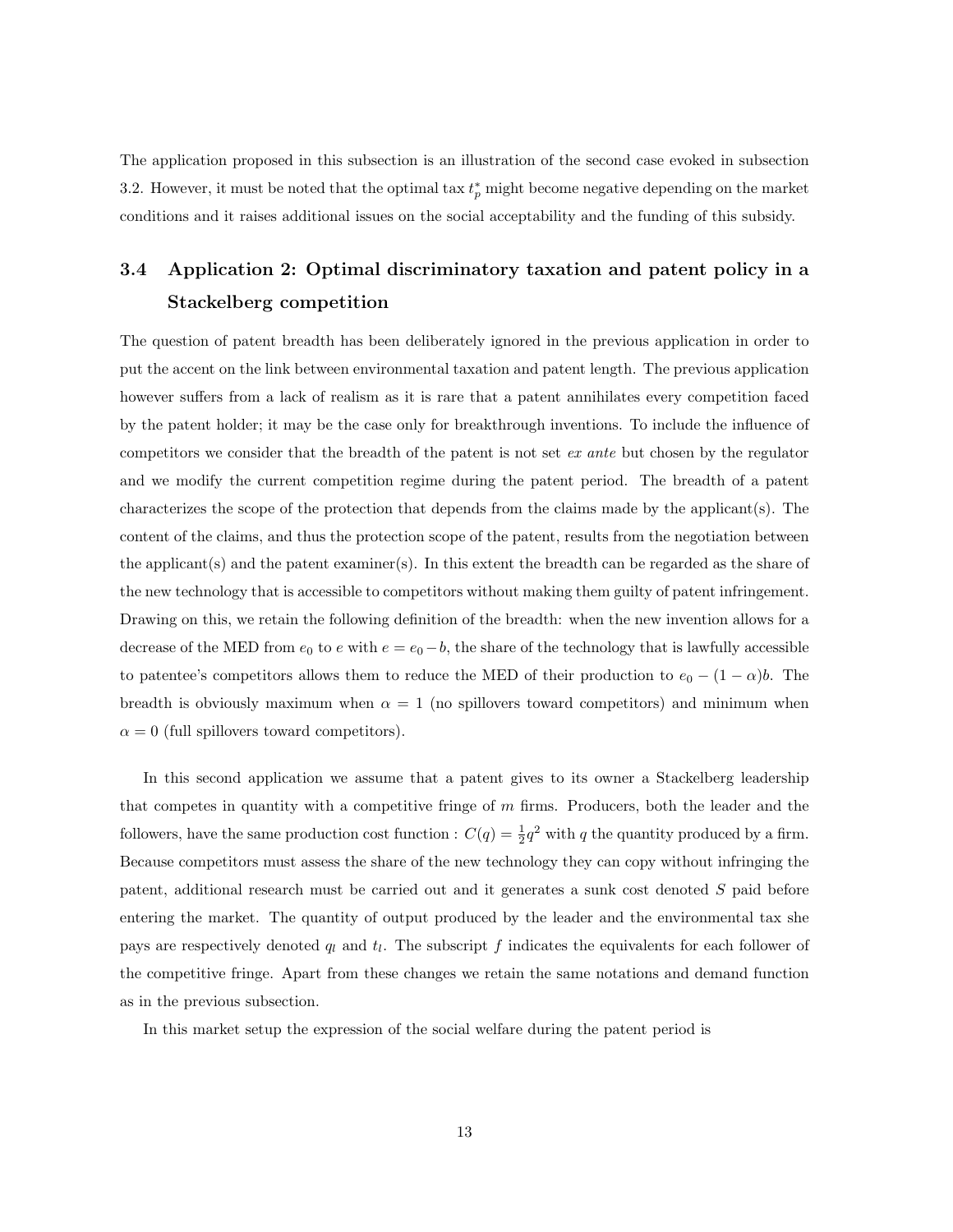$$
W(\alpha, t_l, t_f) = \frac{1}{2d}Q^2 + (P - t_l - \frac{1}{2}q_l)q_l + m(P - t_f - \frac{1}{2}q_f)q_f - mS - eq_l - m(e_0 - (1 - \alpha)b)q_f,
$$

where  $Q = q_l + mq_f$  the total quantity of produced output. Similarly, the social welfare after the patent expires is equal to  $\overline{W} = \frac{1}{2d}(a - de)^2$ , as the patent holder loses the Stackelberg leadership and the market becomes perfectly competitive <sup>3</sup>.

Subject to the incentive constraint, the regulator minimizes the temporary dead weight loss associated with the patent w.r.t. environmental taxes  $t_l$  and  $t_p$  and patent's breadth  $\alpha$ . We can derive the F.O.Cs

$$
W'_{t_l} \Pi + (W(\alpha, t_l, t_f) - \overline{W}) \Pi'_{t_l} = 0, \qquad (12)
$$

$$
W'_{t_f} \Pi + (W(\alpha, t_l, t_f) - \overline{W}) \Pi'_{t_f} = 0 \tag{13}
$$

and a corner solution is easily deduced for the optimal breadth which is minimum (the marginal loss in terms of welfare from increasing the patent breadth is positive and equal to  $mbq_f$ ). Incorporating  $\alpha = 0$  and combining (12) and (13), we obtain the following equality

$$
W'_{t_f} \Pi'_{t_l} = W'_{t_l} \Pi'_{t_f}.
$$

Developing and rewriting this expression gives the optimal price  $P = q_f + e$ . As the firms of the competitive fringe are price takers they produce until their marginal cost of production  $(q_f + t_f)$  equals the market price and consequently the optimal tax paid by the competitive fringe denoted  $t_f^*$  is a Pigovian tax:  $t_f^* = e$ . Inserting it into (12) reveals the link between the temporary dead weight loss from the patent and the quantity of produced output:

$$
(q_l - q_f)\frac{q_l}{2} = \overline{W} - W(t_l). \tag{14}
$$

We can simplify this expression to

$$
\frac{1}{2d}(a - de)Q - m\left(\frac{q_f^2}{2}\right) = \frac{1}{2d}(a - de)^2.
$$

<sup>3</sup> It should be kept in mind that under perfect competition firms enter the market until their profits fall to zero. This situation corresponds to a theoretically infinite division of production between producers since there are no fixed cost after the patent expires. Each firm will produce an infinitesimally small quantity and the marginal social cost of production (being the equilibrium price) will tend to e as the externality is corrected with a Pigovian taxation.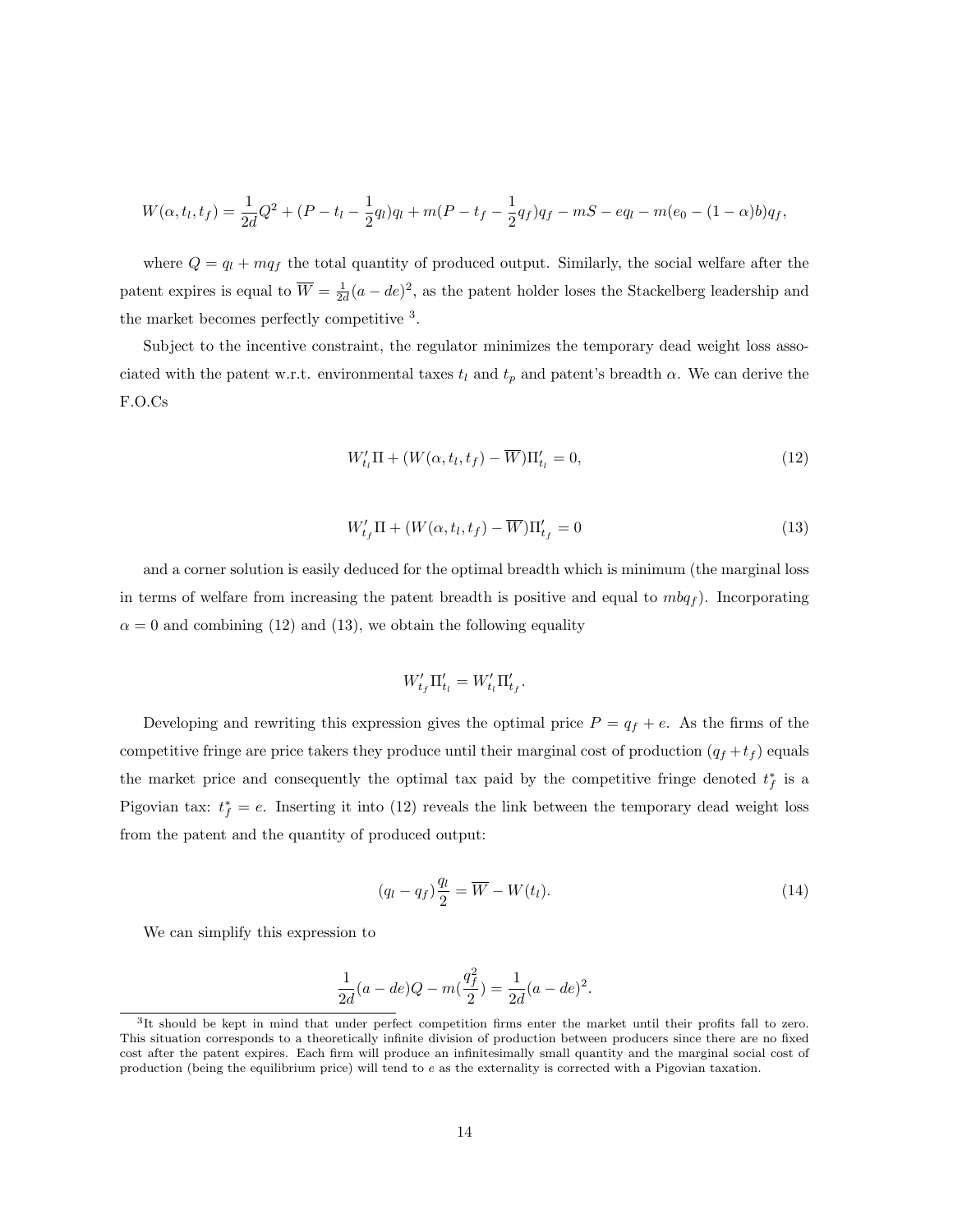Noting that  $m(\frac{q_i^2}{2})$  represents the total revenue earn by the competitive fringe that compensates the total sunk cost  $mS$ . Therefore, the difference between the level of produced output during the patent period,  $Q$ , and afterward,  $(a - de)$ , depends on the total amount of sunk cost. At this point we can derive the optimal level of tax  $t_l^*$  and obtain

$$
t_l^* = e - \left(\frac{d+m+1}{d+m}\right)(a - de) - \left(\frac{d+m+2}{d+m}\right)Z\tag{15}
$$

with  $Z = \frac{mS}{(1/2d)(a-de)}$ . The market price<sup>4</sup> can be deduced from the two environmental taxes and gives  $P = e - (Z/d)$ . As Z is positive this price is low enough to exclude the competitive fringe from the market since their profits are negative for every level of production. Hence, the expression  $t_l^*$  can be simplified to  $t_l^* = e - \left(\frac{d+1}{d}\right)(a - de)$ . As in the previous subsection the optimal tax is lower than the MED in order to mitigate the patentee's market power. However, the major difference compared to the previous case of application is the temporary loss in terms of social welfare measured by the difference between W and  $\overline{W}$ . As  $q_f$  is nill, the equality (14) can be rewritten as

$$
W = \overline{W} - \frac{q_l^2}{2}.
$$

The temporary dead weight loss of the patent is the result of delegating the whole production to the same firm, being the patentee, generated by the convexity of the cost function. The existence of a temporary dead weight loss provides for an illustration of the first case presented in subsection 3.2. In this extent the patentee must pay an environmental tax during the patent period that is lower than the level that would maximize the social welfare.

Finally, the optimal length of the patent is derived as in (11) and is adjusted from the level of profit. Hence we have

$$
T^* = \frac{1}{\rho} ln(\frac{\Pi}{\Pi - \rho K}).
$$
\n(16)

#### 4 Discussion and concluding remarks

This paper serves two purposes. The first is to detail the impact of the interactions between the two market failures on the environmental innovation within a patent system and to derive its general principles. The second is to provide for a narrower scope by investigating the optimal policies in two applications.

<sup>4</sup>The pricing equation resulting from the competition regime is  $P = \frac{(d+m+1)(a+mt_f)+(d+m)t_l}{(d+m)(d+m+2)}$ .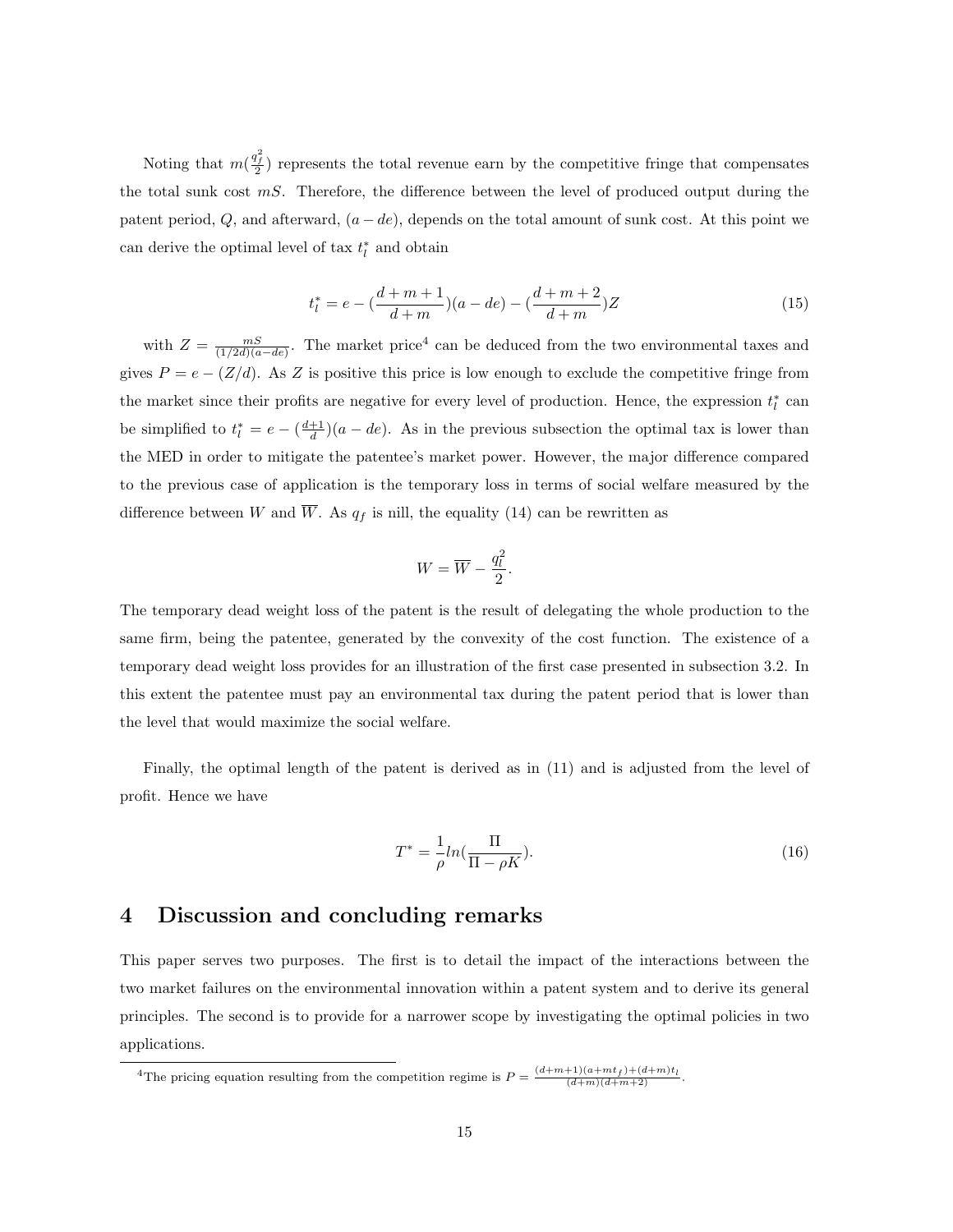The first level of analysis can be called general as it includes as few assumptions as possible. They are mainly contained in the innovation race that generates the incentive constraint of the regulator' s problem. The value added of taking into account the patent race is to understand the determinants of the prize from winning the patent that the regulator have to equalize to a constant  $K$  if she aims at inducing the socially optimal level of R&D expenses, assumed to be known. Another modeling strategy is to let this prize unknown as in Klemperer (1990, [7]). The incentive constraint allows to formulate the problem of the regulator : to minimize the temporary dead weight loss generated by the patent system subject to the constraint that the private sector undertakes the socially optimal level of R&D. Deriving the FOCs of the problem we can deduce the general principles of the environmental patent problem by making two realistic assumptions. First, the level of the patentee' s profit is higher during the patent protection period than after it has expired. It is consistent with the principle of a patent system. Second, the profit of the patentee decreases with the environmental tax she pays as can be expected in reality. These assumptions are sufficient to demonstrate the existence of an interaction between a patent system and an environmental taxation policy. Two cases may arise:

- First, the optimal patent system has a social cost during the patent period. The condition of optimality (5) stipulates that the sign of the derivative of the social welfare during the patent period with respect to the environmental tax paid by the patentee should be positive. If the two externalities do not interact within the patent system the environmental tax paid by the patent holder would maximize the social welfare. Assuming that the social welfare is a concave function of the environmental tax paid by the patentee, we can conclude that the level of the tax paid by the patent holder is lower than the one that would have prevailed in the absence of a patent system.
- Another case may arise when the optimal patent system does not generate a dead weight loss during its validity. In this setting, the environmental tax paid by the patentee maximizes the social welfare during the patent period. Again, the introduction of an environmental externality in the patent system influences the optimal policy. Indeed, the regulator could jointly implement a patent system and an environmental taxation policy that are not socially costly during the patent period. This conclusion strongly contrasts with the literature on optimal patent policy built on the tradeoff between the temporary dead weight loss resulting from the market power of the patentee and the increase of welfare from knowledge creation.

The second level of analysis presents two applications of the environmental patent problem. An abundant literature on patent policy has demonstrated the high sensitivity of the optimal policy to the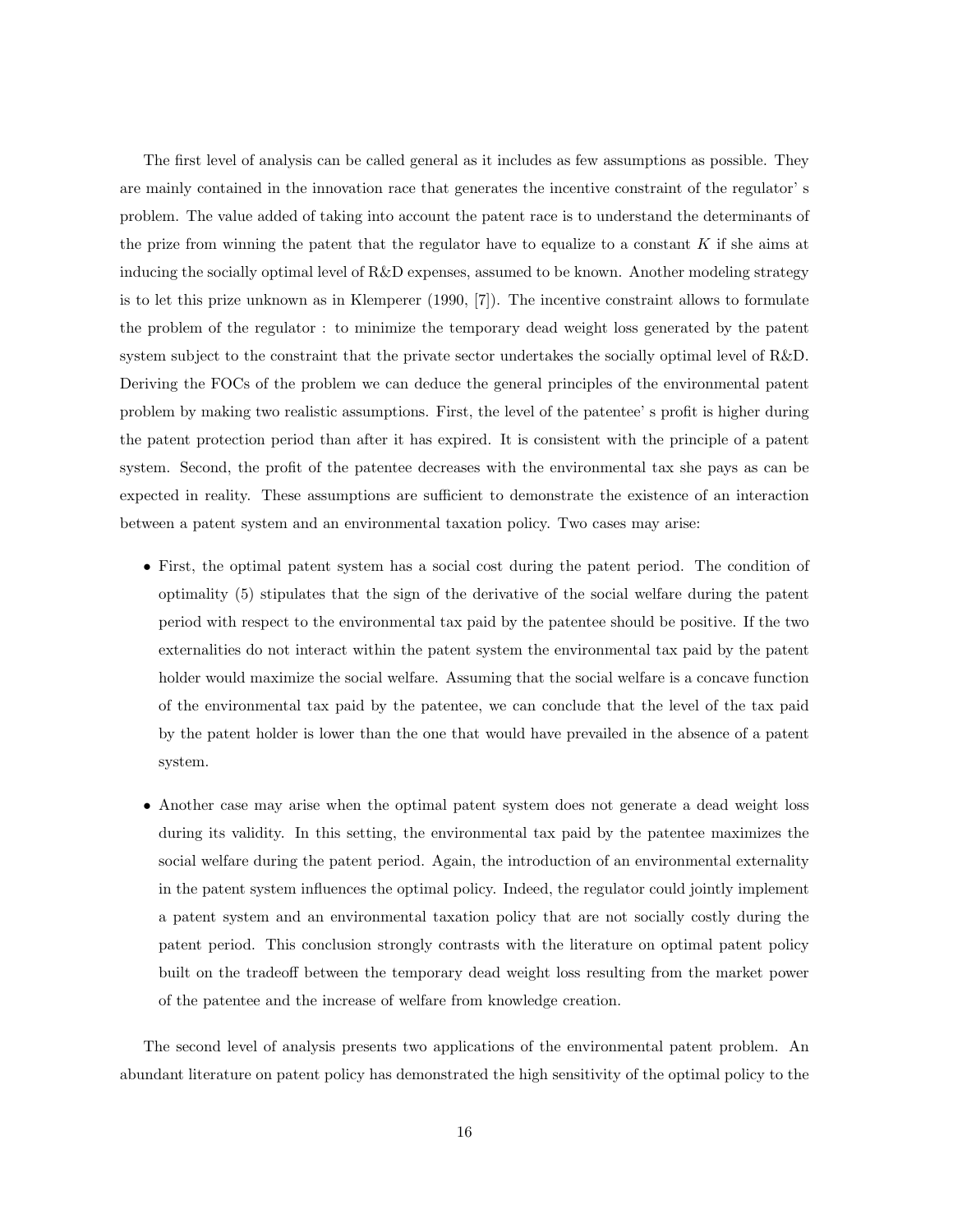competition regime in place during the protection period, a feature explained by Denicolò  $(1996, 4)$ . Then, our two applications do not pretend to give systematic guidelines to policymakers but rather to illustrate the general principles derived from the first level of analysis.

The first application puts the accent on the articulation between patent length and environmental taxation. To do so, it is assumed that the breadth is maximum and that the patentee is in monopoly situation. In this setting the patentee sets its quantity by equalizing its marginal revenue and its marginal cost of production. The dead weight loss resulting from the monopoly position during the patent period can be suppressed by implementing a low environmental tax that makes the monopoly price equals to the marginal social cost of production. Here, the term low refers to an environmental tax smaller than the level of MED of production. Hence, the welfare during the patent period is at its first best level. The taxation of a pollutant monopoly is a question that has been investigated by Buchanan (1969, [3]), Lee (1975, [8]) and Barnett (1980, [2]). What interests us here is the opportunity for the regulator to suppress the temporary dead weight loss of the patent by adjusting the tax paid by the patent holder. Simultaneously, the patent's length is adjusted to the particular taxation conditions enjoyed by the patentee and it is shortened, compared to the optimal length of a patent protecting a regular invention. Despite the attractiveness of this solution it suffers however from a lack of realism. We assume that the regulator has perfect information about the market structure and is able to fully control the monopoly with the sole tool of the environmental tax. In reality, this control would need to rely on a complete regulation rather than one tax. Second, the tax could be negative for some values of the parameters, especially when the new invention allows a low level of MED. It would be relevant to investigate the funding of this subsidy as well as its social acceptability.

The second application provides for a richer representation as the breadth is not considered exante as maximum. Consequently, there are market opportunities for a competitive fringe. It appears nonetheless that the optimal strategy for the regulator is to exclude the competitors by setting the environmental tax they pay equal to the level of MED and a lower tax for the patent holder. This lower tax makes the market price equals to the MED and it prevents the competitive fringe to enter the market. Since an increasing marginal cost of production is considered, the temporary dead weight loss of the patent, compared to perfect competition, arises from the fact that the patentee carries the totality of the production. In comparison of the post patent period, there is an additional cost due to the concentration of the production in a single firm. Despite the differences between the two applications in terms of competition regimes the optimal policies follow the same principle: the market power of the patentee is counterbalanced by a low environmental tax that reduces, and possibly annihilates, the temporary social burden of the patent system. It has another consequence: the low environmental tax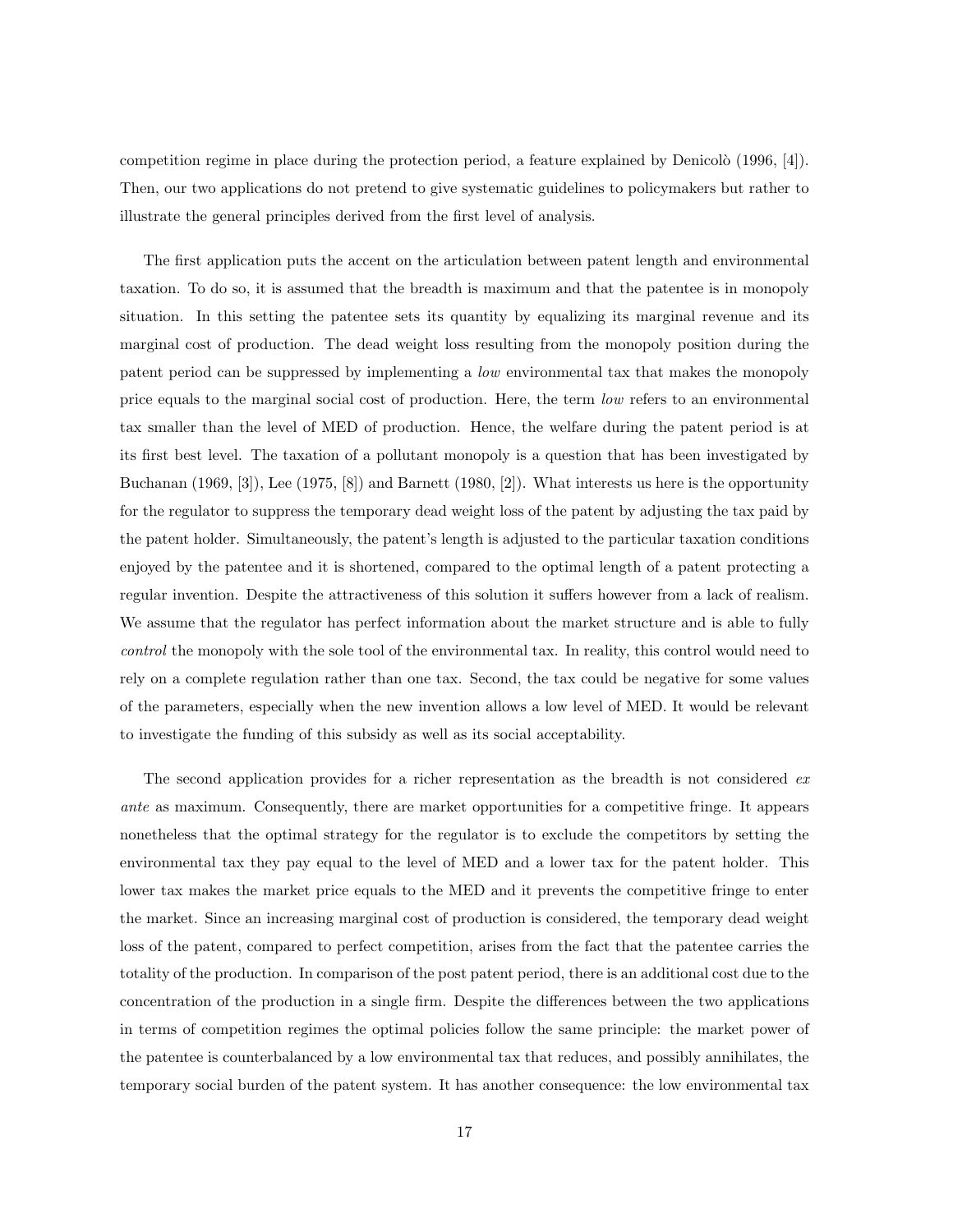has a positive impact on the patentee's profit and it makes the patent's length shorter.

We can summarize the main idea of this paper as follows. Considering a regular process invention that decreases the marginal cost of production without changing the environmental damage of the production. The profit of the inventor will depend on the cost savings allowed by the new process. These cost savings are exogenous and consequently outside the scope of the regulator's intervention. For an environmental invention the situation is different. In fact, the *translation* of the environmental gains into private gains is made through the environmental taxation defined by the regulator. Contrary to the regular case, environmental taxation comes in addition to the two dimensions of the patent system, the breadth and the length. This provides for broader possibilities to the regulator who can differentiate the private reward from the environmental gains between the patentee and its competitors. Hence, the role of the breadth is rendered obsolete when coupling the patent system with a discriminatory environmental taxation. Indeed, in a regular patent system the breadth will delimit the access of the competitors to the new technology. When the regulator chooses the breadth of the patent, she knows it will induce the difference of the production cost between the patentee and its competitors and indirectly the difference of profits. In the environmental patent problem the breadth does not raise the same issues: the breadth of the patent will have a social impact through the level of environmental damage. The difference of production cost between the patentee and its competitors will be endorsed by the discriminating environmental taxation.

To conclude, the goal of this model is to demonstrate that patent policy and environmental taxation should be jointly designed by the regulator. The interaction between the two policies advocates for a patent system dedicated to environmental technologies and jointly implemented with an ad hoc environmental taxation of the patent holder. However, our results remain very theoretical and must be tested against real world. In this extent, several issues arise. First, environmental damages are underpriced in our economies. A cautious optimism suggests that it will evolve in the next years but for the moment it limits our purpose. Second, different institutions are responsible of patent and environmental policies. The representation of a unique regulator is too simplistic. Finally, our paper focuses only on patent policy but the same issues should be investigated for different instruments of support to knowledge creation, such as R&D subsidies.

### A Appendix

We give proof that the optimal patent length defined in equation (11) is, *ceteris paribus*, shorter than the optimal length for a regular invention in a context where there is no market failure on environment.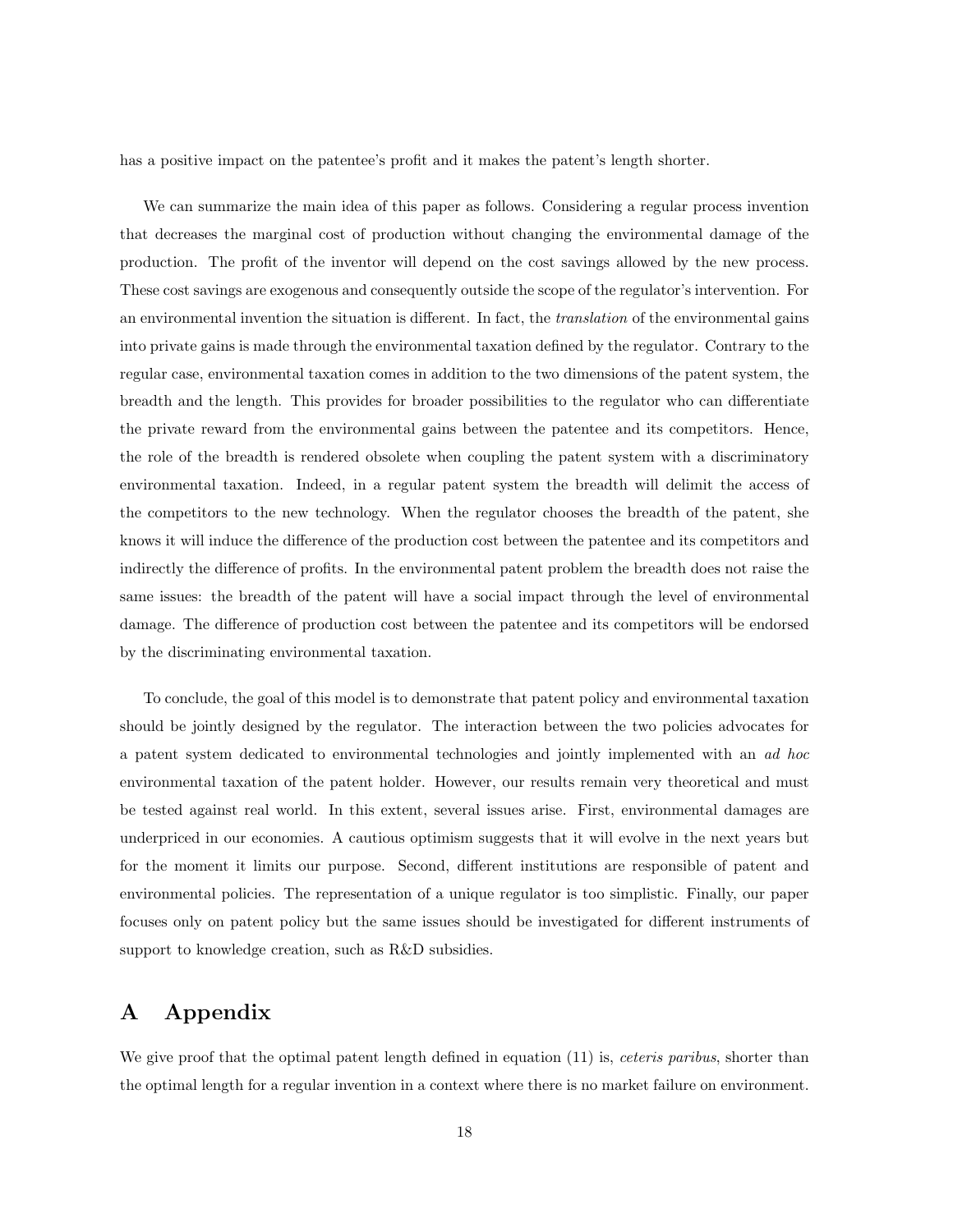We consider that the regular invention induces a decrease of the marginal cost of production from  $c_0$ to c and the green invention a decrease of the MED from  $e_0$  to e. Since we consider two inventions with the same social value we have  $e_0 - e = c_0 - c$ . The first inventor (regular inventor) produces a non polluting good and the second producer (environmental inventor) a polluting good at a zero cost, tax excluded. Computing the optimal patent length using the incentive constraint, it appears that if the profit of the environmental innovator  $(\Pi_{green})$  is higher than the profit of the regular innovator  $(\Pi_{regular})$ , then the optimal length is shorter for the former. The two inventor's profits are:

$$
\begin{cases}\n\Pi_{green} = \frac{1}{d}(a - de)^2 \\
\Pi_{regular} = \frac{1}{4d}(a - dc)^2\n\end{cases}
$$

As  $e = c$ , the environmental patent is shorter.

### References

- [1] Arrow, K., 1962. Economic welfare and the allocation of resources for invention. In Universities-National Bureau Committee for Economic Research, Committee on Economic Growth of the Social Science Research Council (Ed.) The rate and direction of inventive activity: economic and social factors. Princeton University Press, 609-626.
- [2] Barnett A., H., 1980. The Pigouvian tax rule under monopoly. American economic review, Vol.70, No.5, 1037-1041.
- [3] Buchanan J., M., 1969. External diseconomies, correctives taxes, and market structure. American economic review, Vol.59, No.1, 174-177.
- [4] Denicolò, V., 1996. Patent race and optimal patent breadth and length. Journal of industrial economics, Vol.44, No.3, 249-265.
- [5] Gallini, N., T., 1992. Patent policy and costly imitation. The RAND Journal of Economics, Vol.23, No.1, 52-63.
- [6] Jaffe A., B., Newell, R., G. and Stavins, R., N., 2005. A tale of two market failures: technology and environmental policy. Ecological economics, Vol.54, Issues 2-3, 164-174.
- [7] Klemperer, P., 1990. How broad should the scope of patent protection be? The RAND Journal of Economics, Vol.1990, No.1, 113-130.